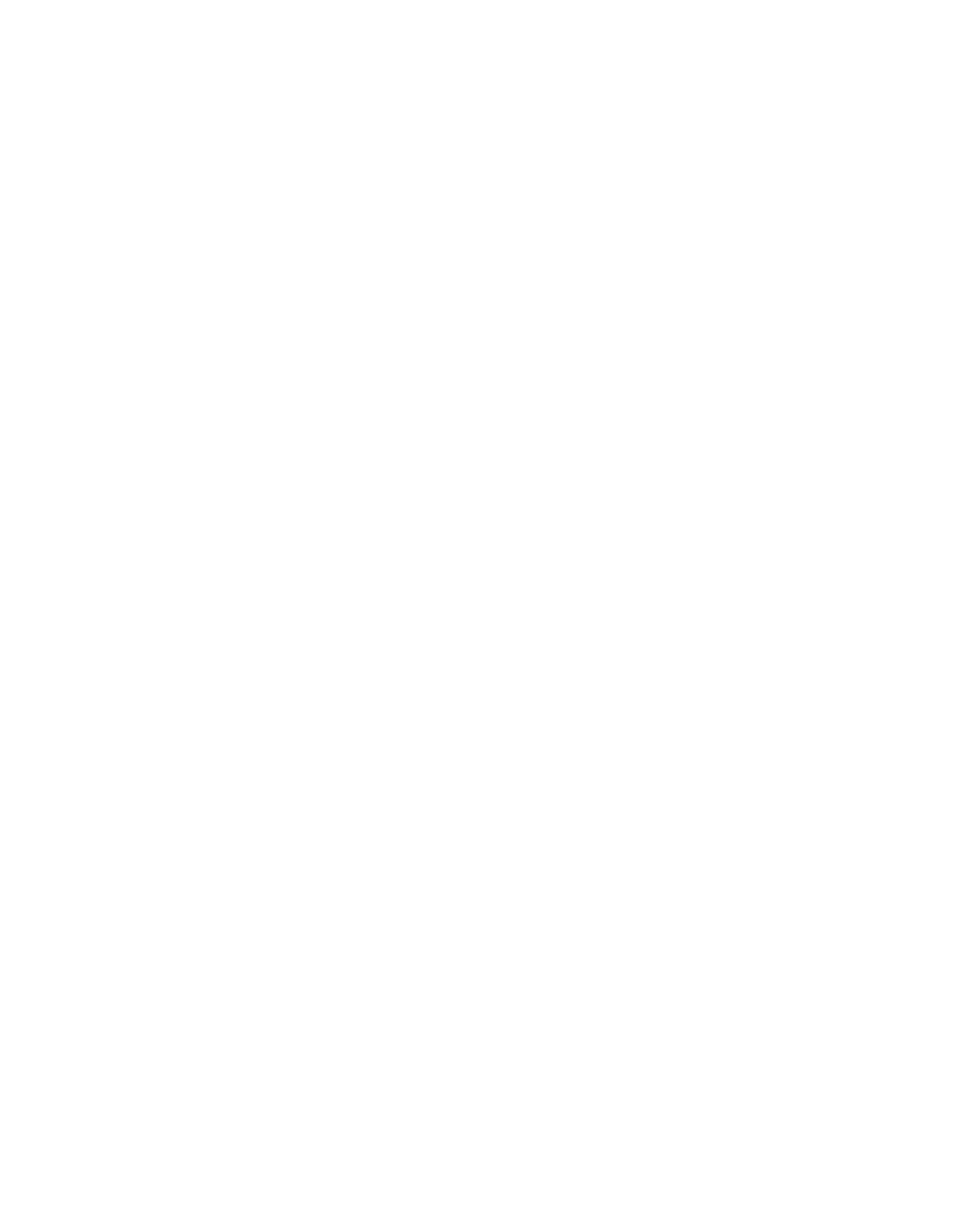# **VISUALIZATION OF AN APPROACH TO DATA CLUSTERING**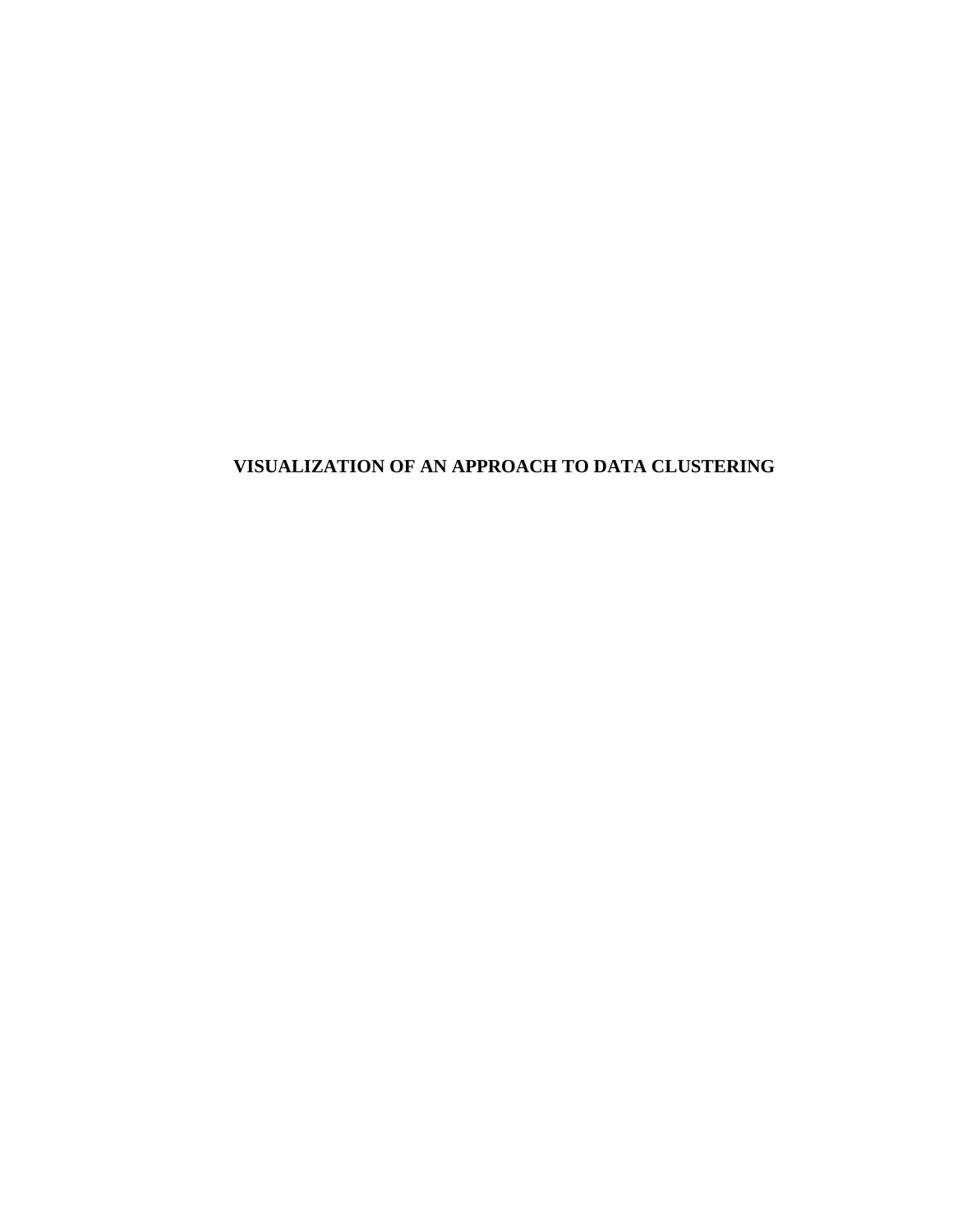## **VISUALIZATION OF AN APPROACH TO DATA CLUSTERING**

A thesis submitted in partial fulfillment of the requirements of Honors Studies in Computer Engineering

By

Marisabel Guevara

May 2008 University of Arkansas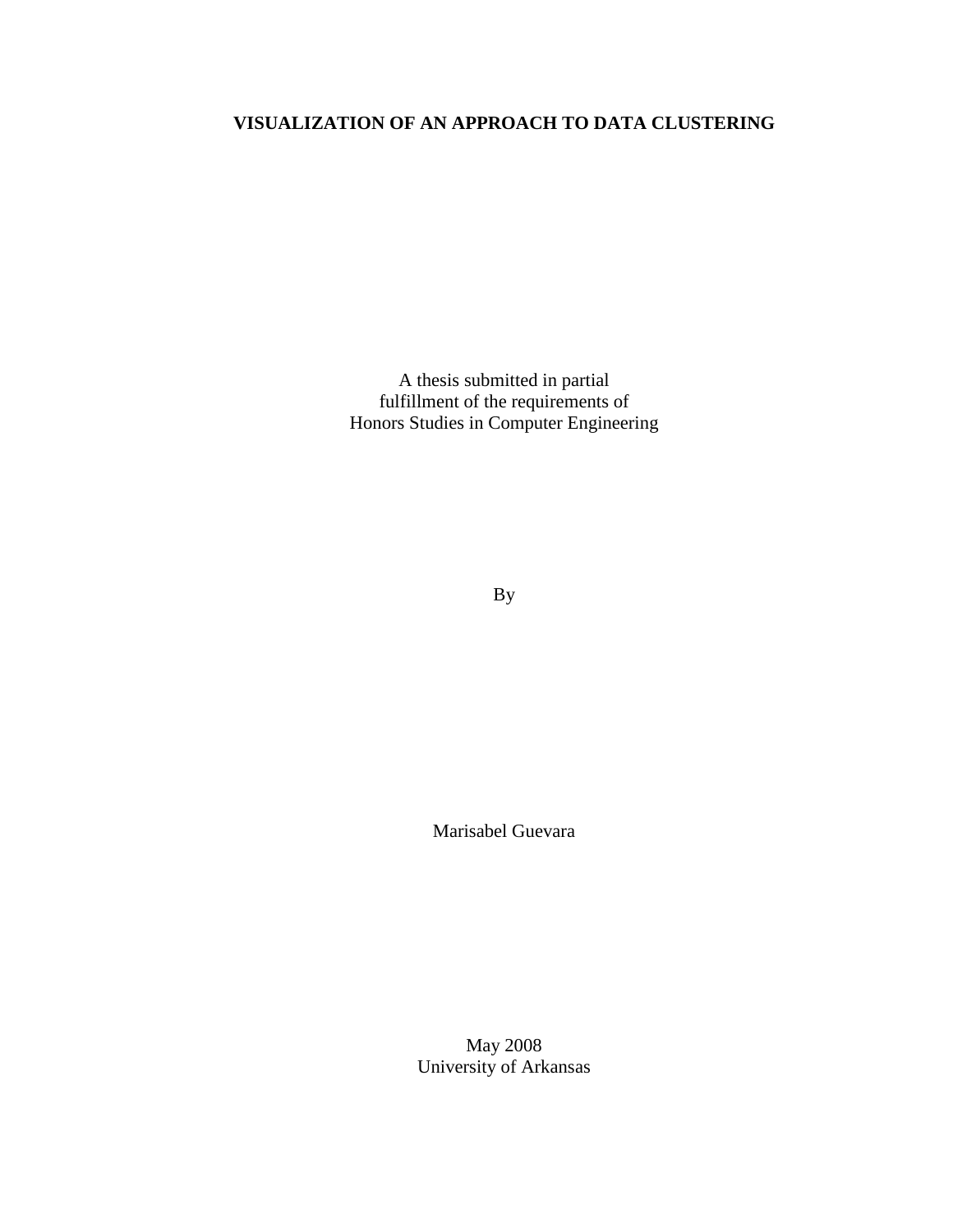### **ABSTRACT**

Using visualization and clustering goals as guidelines, this thesis explores a graphic implementation of a data clustering technique that repositions vertices by applying physical laws of charges and springs to the components of the graph. The resulting visualizations are evidence of the success of the approach as well as of the data sets that lend themselves to a clustering routine. Due to the visual product of the implementation, the algorithm is most useful as an aid in understanding the grouping pattern of a data set. Either for a rapid analysis or to assist in presentation, the visual result of the clustering approach is a useful tool for discovering trends in a data set.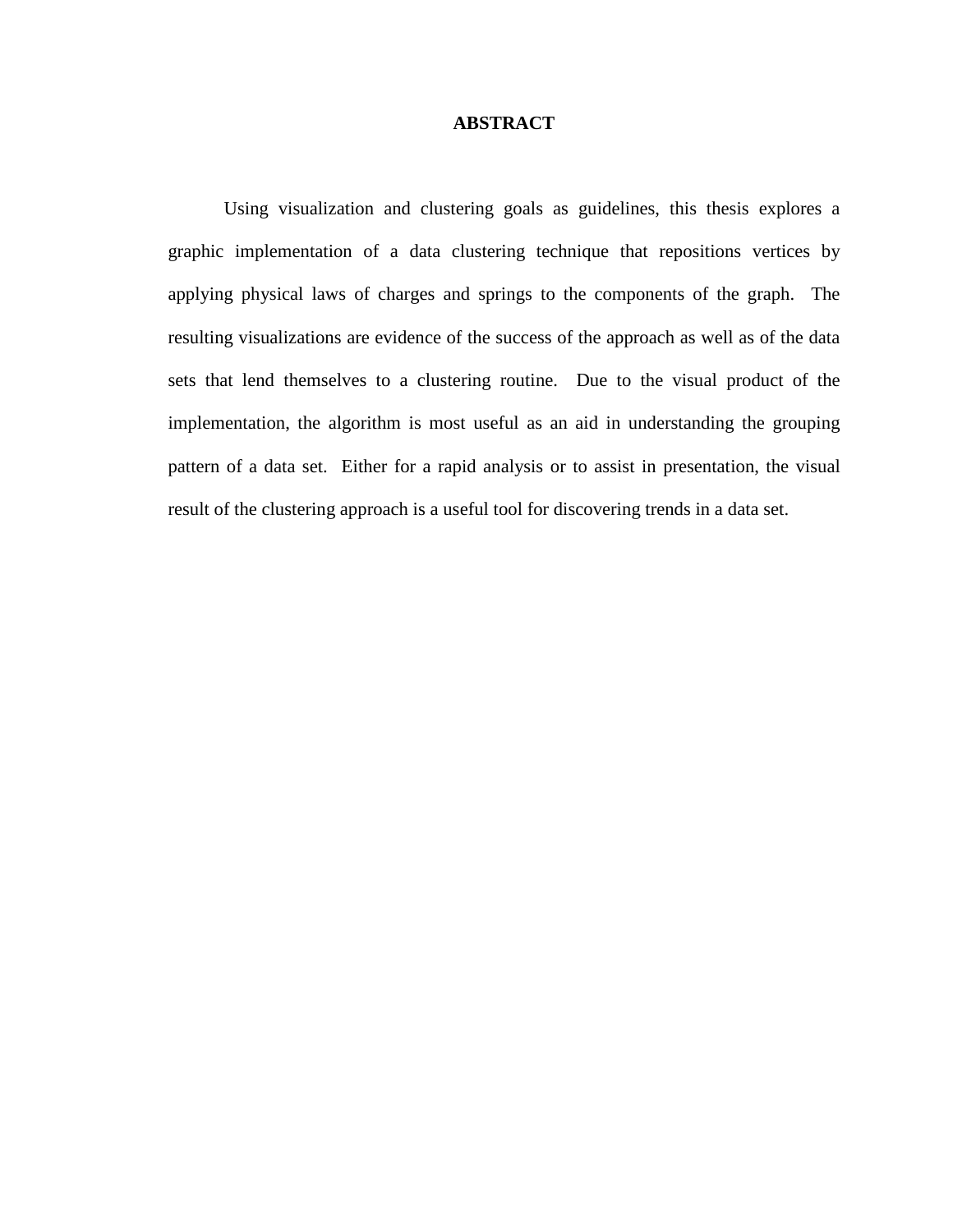This thesis is approved for recommendation to the Honors College.

Thesis Director:

Dr. James P. Parkerson

\_\_\_\_\_\_\_\_\_\_\_\_\_\_\_\_\_\_\_\_\_\_\_\_\_\_\_\_\_\_\_\_\_\_\_\_

\_\_\_\_\_\_\_\_\_\_\_\_\_\_\_\_\_\_\_\_\_\_\_\_\_\_\_\_\_\_\_\_\_\_\_\_

\_\_\_\_\_\_\_\_\_\_\_\_\_\_\_\_\_\_\_\_\_\_\_\_\_\_\_\_\_\_\_\_\_\_\_\_

Thesis Committee:

Dr. Russell Deaton

Dr. Craig Thompson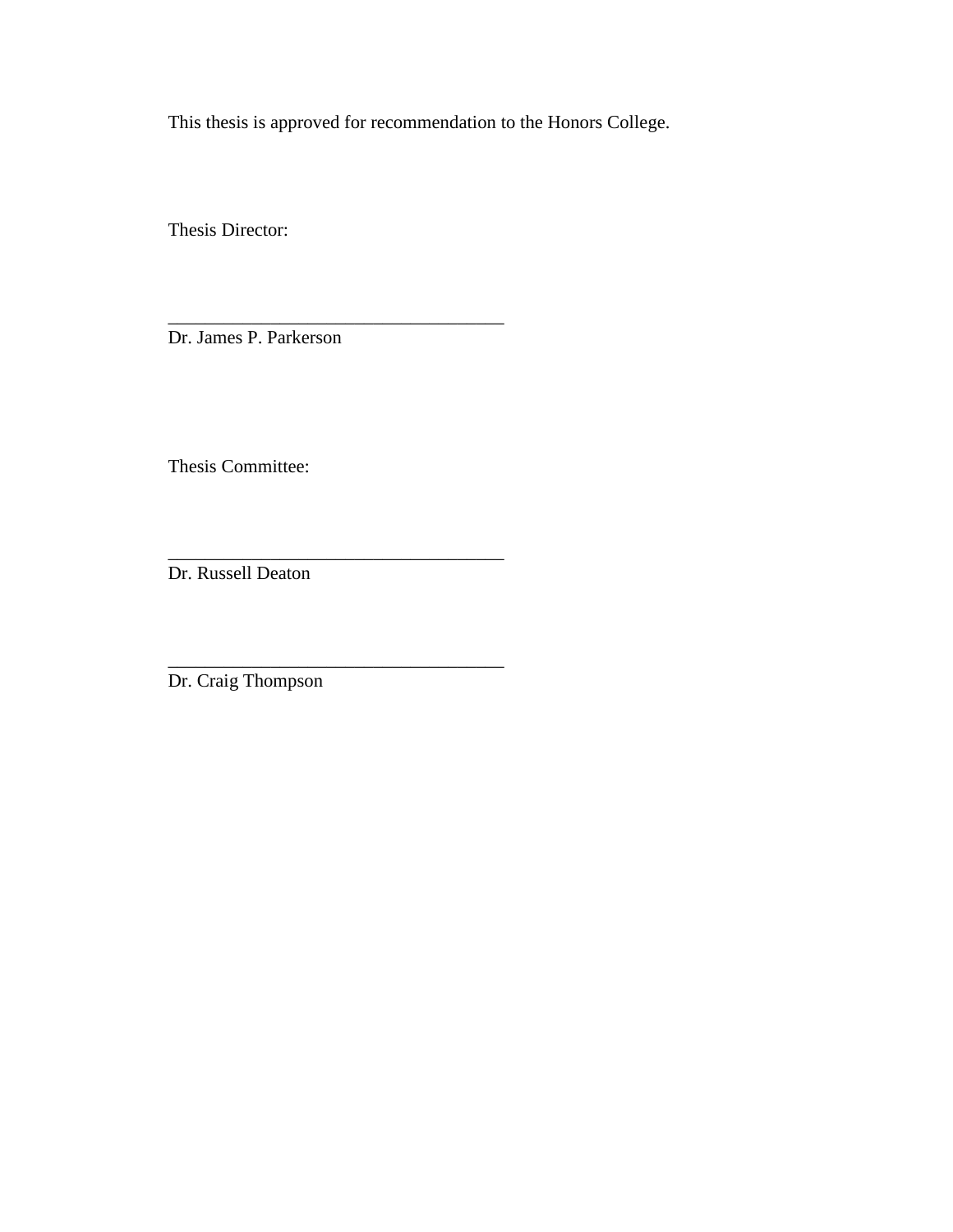## **THESIS DUPLICATION RELEASE**

I hereby authorize the University of Arkansas Libraries to duplicate this thesis when needed for research and/or scholarship.

Agreed \_\_\_\_\_\_\_\_\_\_\_\_\_\_\_\_\_\_\_\_\_\_\_\_\_\_\_\_\_\_\_\_\_\_\_\_\_\_\_\_

Refused \_\_\_\_\_\_\_\_\_\_\_\_\_\_\_\_\_\_\_\_\_\_\_\_\_\_\_\_\_\_\_\_\_\_\_\_\_\_\_\_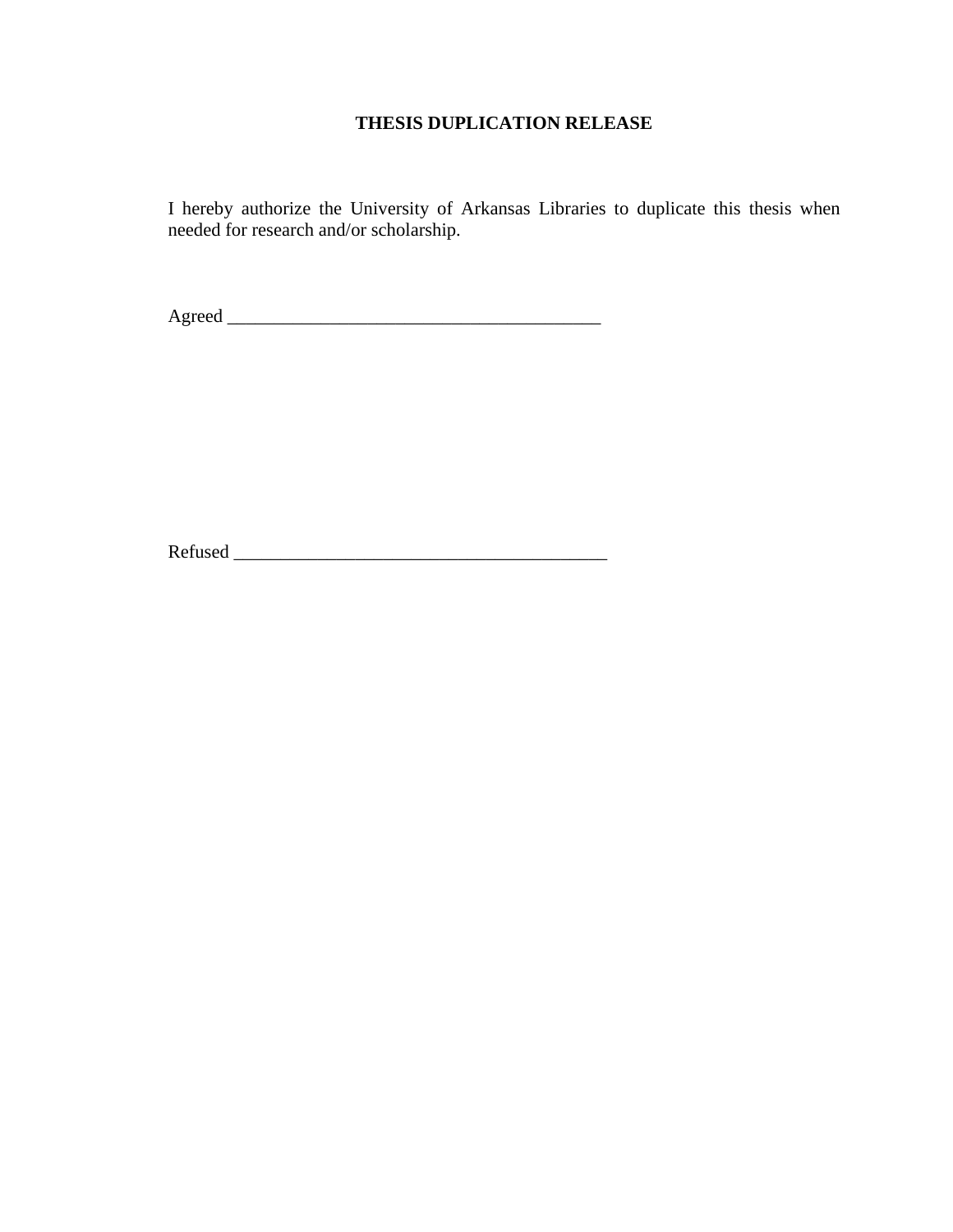## **ACKNOWLEDGEMENTS**

Thank you Dr. Thomas Schweiger for being my mentor beyond the scope of an internship – your commitment to learning has been the best lesson. Thank you Dr. James P. Parkerson and Dr. Craig Thompson for continuous guidance and advice.

I also thank my family for giving me opportunities and support despite great physical distance, and my friends for making all memories valuable in their own way.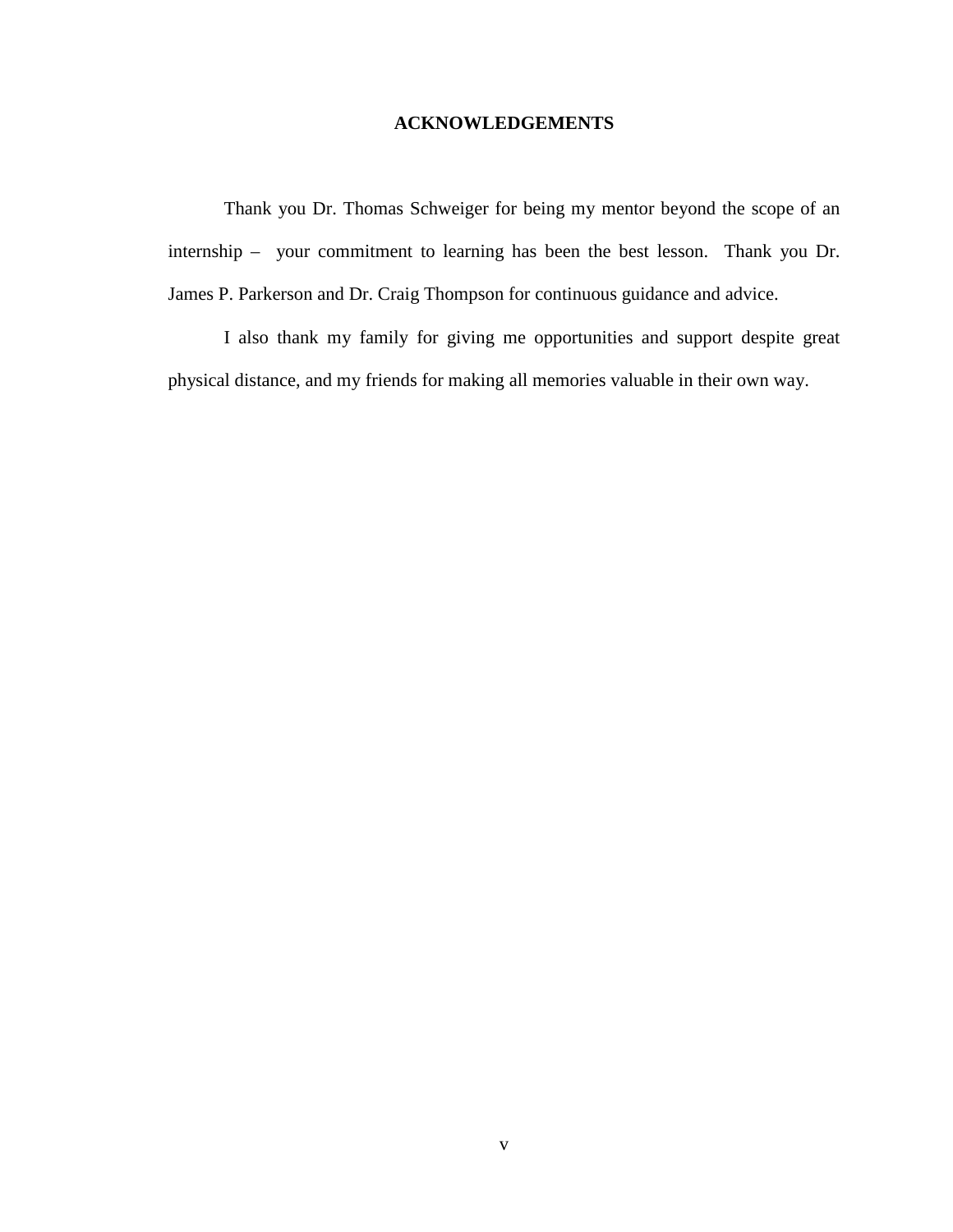## **TABLE OF CONTENTS**

| 24 |
|----|
|    |
|    |
|    |
|    |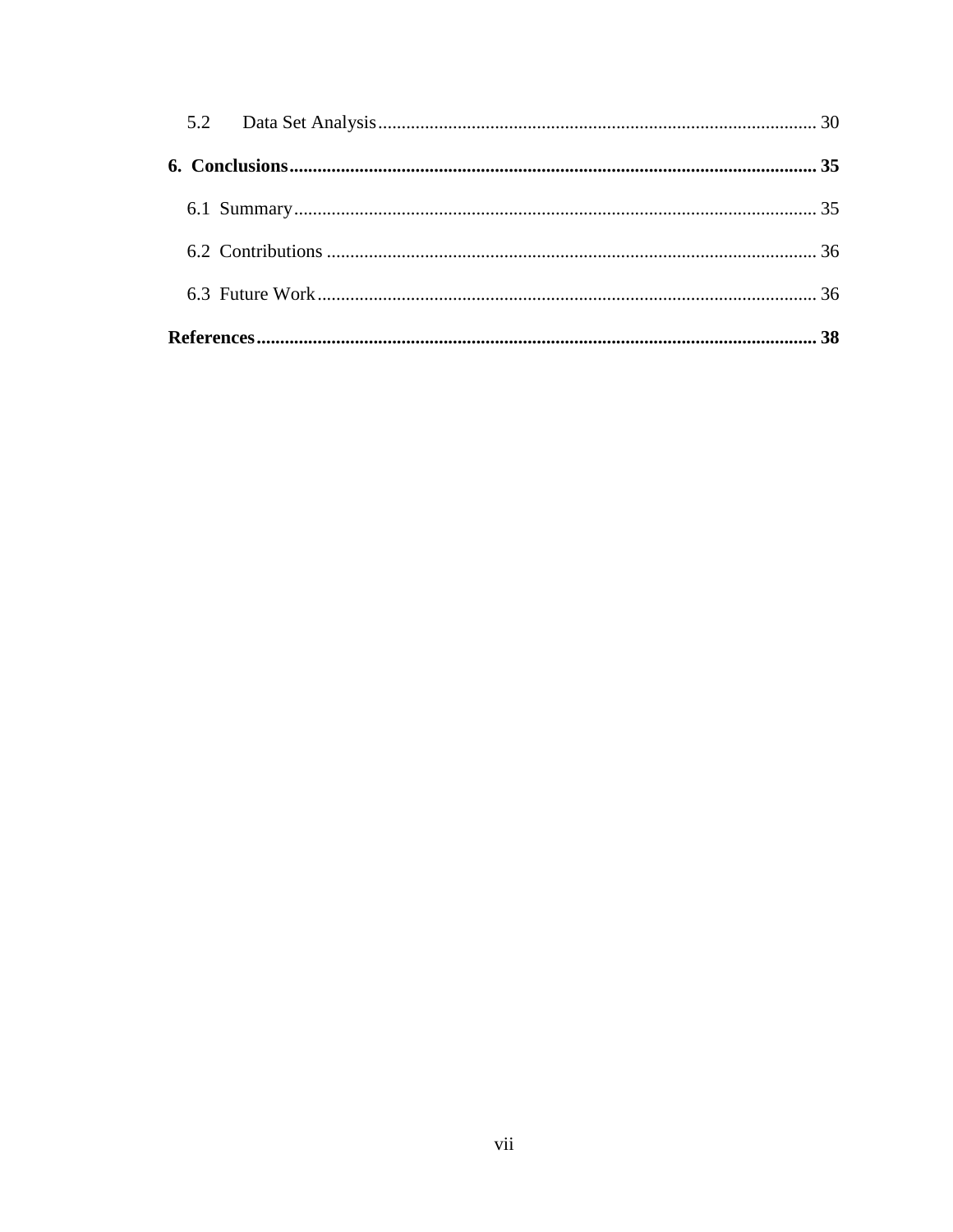## **LIST OF FIGURES**

| Figure 4: Modularity Component in Network Properties Application  22 |  |
|----------------------------------------------------------------------|--|
|                                                                      |  |
|                                                                      |  |
|                                                                      |  |
|                                                                      |  |
|                                                                      |  |
|                                                                      |  |
|                                                                      |  |
|                                                                      |  |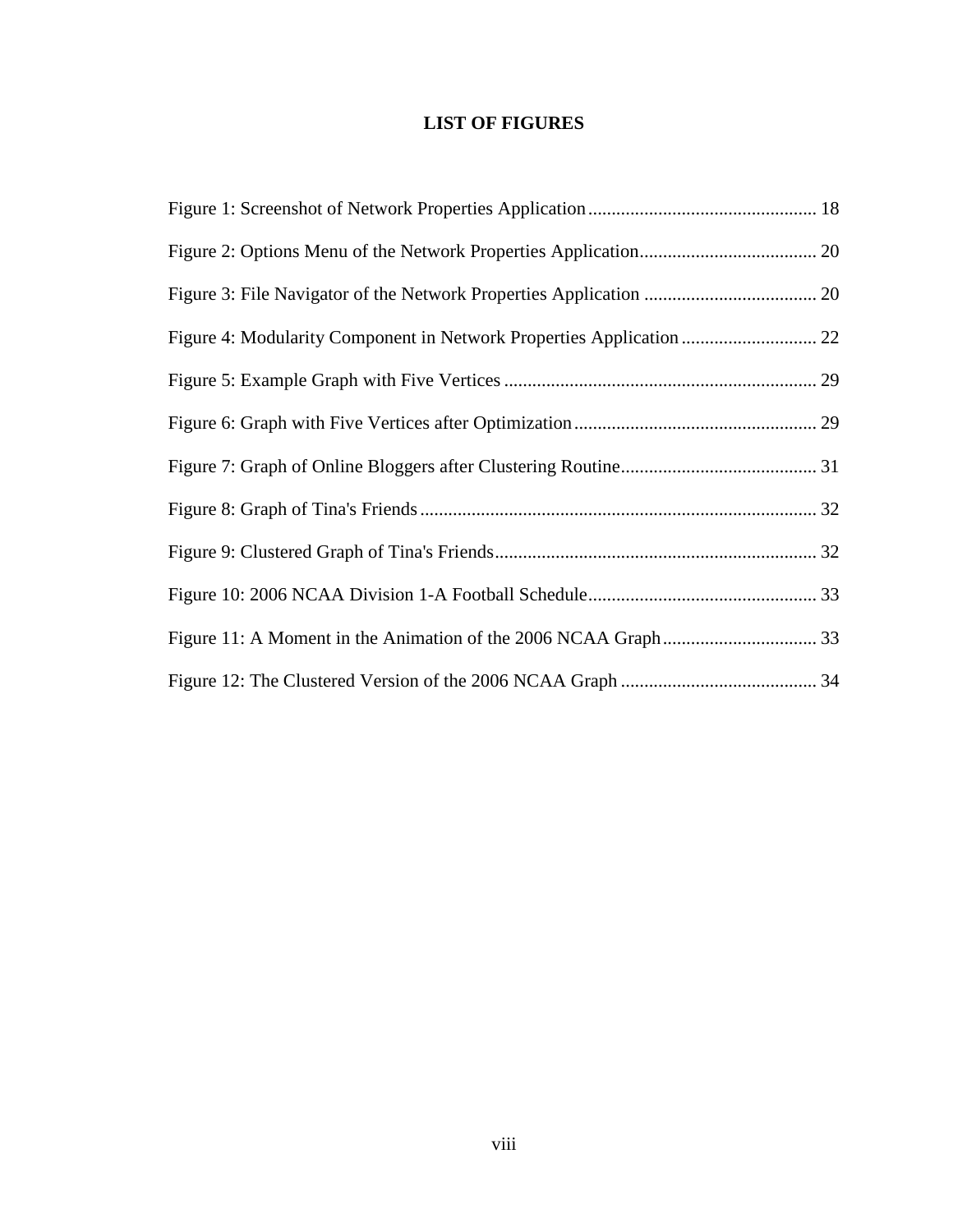#### **1. INTRODUCTION**

Clustering data is a field of data mining where meaningful information can be extracted from a data set by identifying and exploiting common traits between the data elements. The benefits of successful classification of components within data sets are best illustrated by the multiple applications for data clustering visible throughout nature and society. Ecological studies, for example, require ordination of climate, food, or migration data in order to identify life structures such as biospheres or ecosystems. Researchers in ecology utilize computing tools to solve such problems, yet selecting an algorithm that fits the characteristics of ecological data is a challenge  $[3]$ . Other examples of fields that use classifying routines as a fundamental tool to organize data are medicine in assembling reports such as electrocardiograms, market research to identify potential consumer segments from surveys or test panels, or internet search result providers that enhance their results through intelligent grouping. There is not only a need for clustering techniques, but also an overwhelming quantity of data to be processed by these techniques.

The majority of applications of information clustering, including all of the above examples, very often benefit when represented visually in an effective way. The goal of visualization is to emphasize not the data but the underlying phenomenon. It is estimated that fifty percent of the human brain's neurons are associated with processing the large bandwidth of information received through vision  $[8]$ . Thus, not only must visualization provide an accurate representation of a data set, but this representation will be interpreted at a very high speed. Acknowledging the capacity and rapidity of human interpretation means that the visualization must at all times have the desired effect in order to fulfill the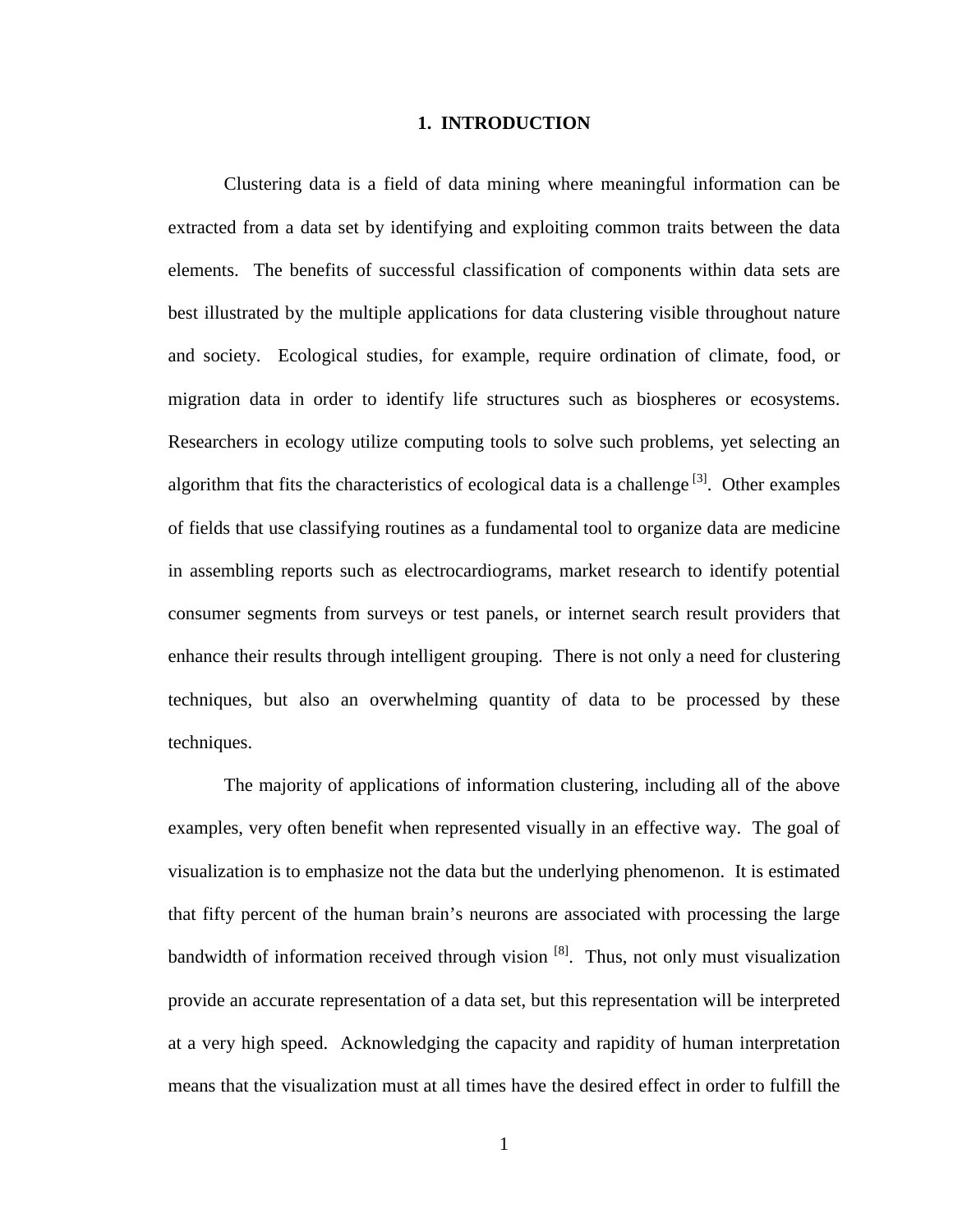primary goal of visualization. In a sense, the development of a visualization technique is related to that of advertisements. In the case of a single static frame, for example, the initial impact of the visual display is most significant. Although this seems contradictory since there are graphs that require close scrutiny of the legend, axes labels, and units of measurement that are used by professionals across multiple fields, this family of graphs does not qualify as visualization. The difference lies in that the value of visualization is in extracting the meaning of information, and is not the same as a graphical representation that serves as an alternative to a table or a similar data structure for expressing results. Using this terminology, an example of graphical representation of data is a set of temperature measurements plotted as points relative to an axis that marks the distance from a heat source. A possible visualization of this same data would be a heat distribution pattern that utilizes color coding for the different temperatures and the test area itself provides the shape of the image. Visualization uses graphical primitives, such as coordinate planes, and exploits visual techniques and display technology to provide insight into the information presented.

The research of this thesis explores the ability to enhance visualization of data sets that exhibit partitioned subsets. The display is a two dimensional graph of points that represent each data element and edges that connect two points that have a relationship. The data sets used throughout this thesis to demonstrate the visualization results are a couple of social networking sources and the 2007 NCAA College Football matches. The sets of data have different types of relationships that connect their elements, and it must be noted that the presence of a relationship between two elements is provided to the clustering routine as it is not the goal of the algorithm to try to extract relationships from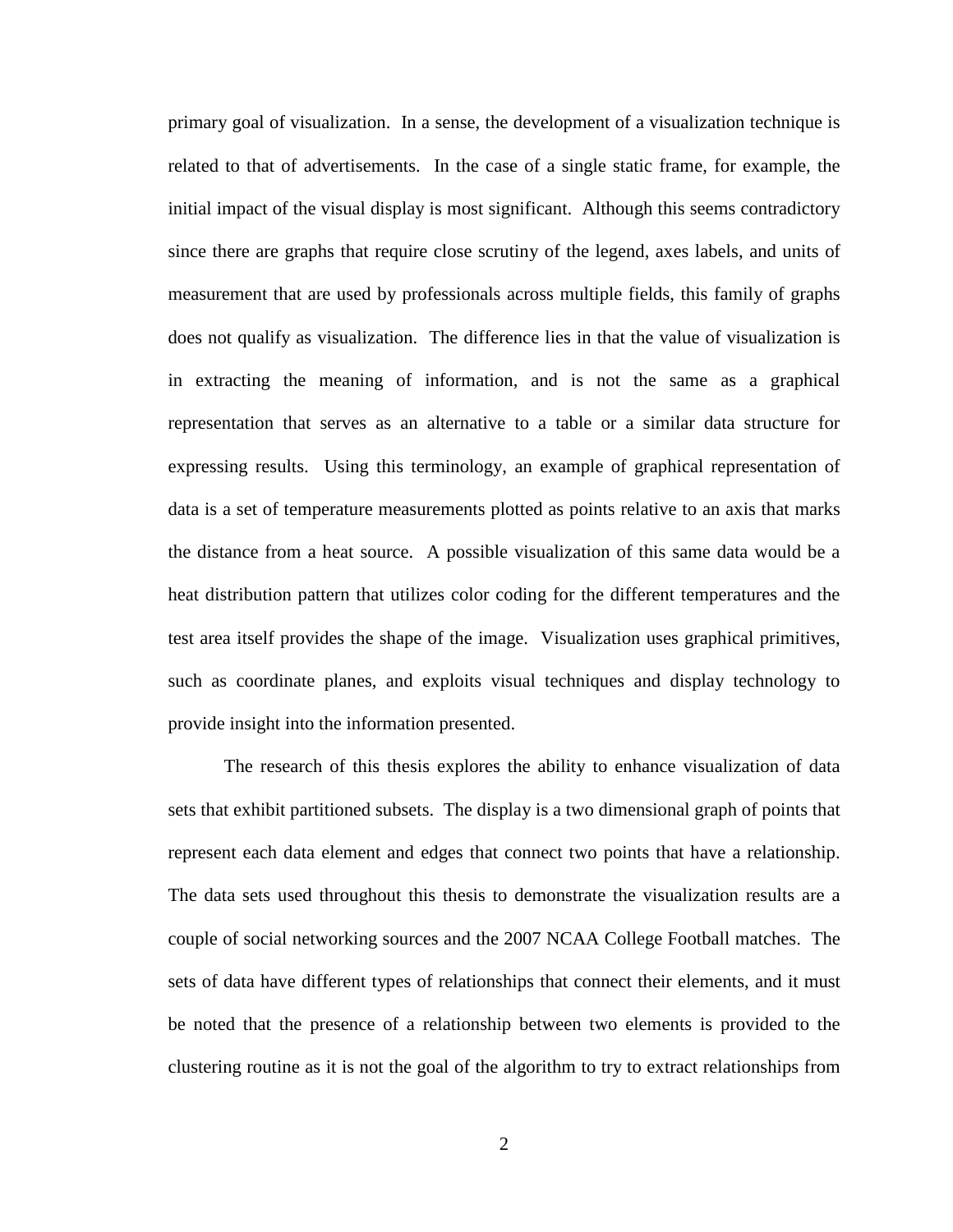a given set of data. Thus, for the above mentioned data sets, the presence of a relationship between two points (i.e., an edge between two nodes) was determined by a subjective definition specific to the data set. This is a strength of the visualization technique because it is flexible to different applications and different attributes of the data can be emphasized depending on the definition of a relationship.

#### **1.1 Problem**

The visualization technique detailed in this thesis is meant to enhance the appearance of grouping trends in a data set. Visualization is as valuable as the insight it provides the viewer into a characteristic of the data that is not readily perceived. This thesis attempts to improve on a data set that is viewed as a two dimensional graph. Such a graph can be termed a network that contains elements, called vertices, connected by edges. Current clustering techniques attempt to group the vertices of a network into a set of subnetworks such that once a vertex belongs to one cluster it cannot belong to another. However, data sets resulting from scientific measurements or social analysis have anomalies, elements that follow no trend. For example, a set of vertices where each represents a middle school student and an edge connects two students if they are friends can be broken up into cliques by a clustering routine. There might be vertices that have one or zero connections, termed outliers, and there also exists a possibility of vertices that are connected to two or more cliques, also called hubs. By forcing all vertices to belong to one subgraph, the outliers are assumed to have as many associations to a clique as all its other members, and the multiple connections that a hub has to another subgraph are ignored. In the specific example of the middle school network, the ability to track how a rumor was distributed between the students, or maybe even something as important as the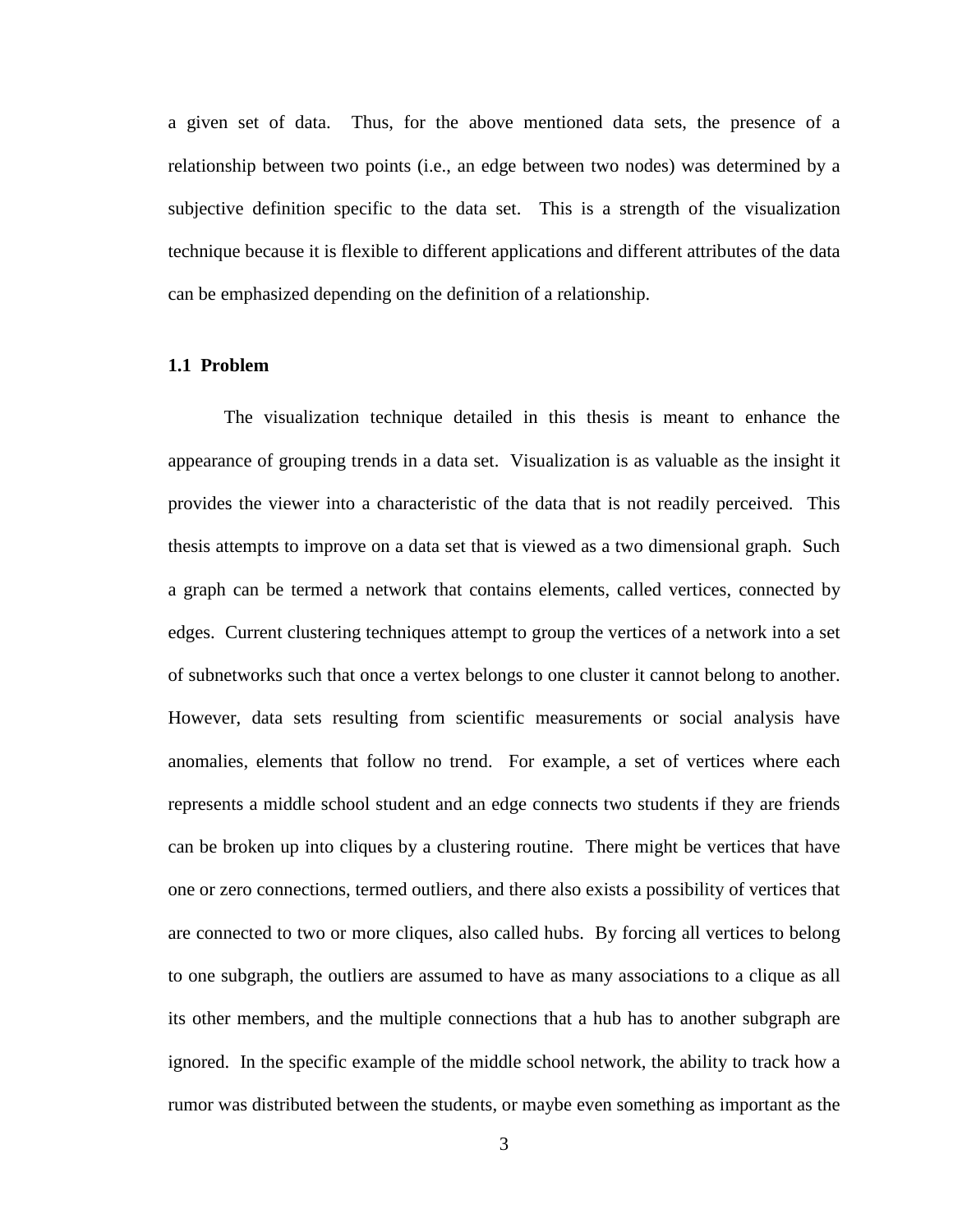contamination track of a virus, would be lost on the clustered network. This example illustrates the impact of not being able to visualize all properties of partitioned data sets via existing clustering routines.

In a more specific setting, the implementation of this thesis is part of a research project at Acxiom Corporation. The lack of a strong visualization technique limits the effect of a presentation, and this was the case of the Network Properties application that the grouping routine detailed in this document is a part of. Some of the implications of the application's functionality, explained in further detail in Section 3.2, are not as apparent when the subgraphs of the displayed network are mixed together. The goal of this routine is thus to reposition vertices so that the clusters, outliers, and hubs in the network are more evident.

## **1.2 Thesis Statement**

Provided a data set with defined relationships between its elements, visualization of the data is enhanced with the use of a routine that positions the data nodes on a two dimensional coordinate plane emulating the physical behavior of electric point charges connected by springs.

## **1.3 Approach**

Abstracting a data set into a graph of vertices and edges, as is the case of the environment that this clustering visualization must exist within, is a good means to guarantee a routine that can be applied to different types of data. The repositioning of the vertices of the network must thus be based on its graphical elements rather than specific properties of the data set. This method uses the vertex and edge information of the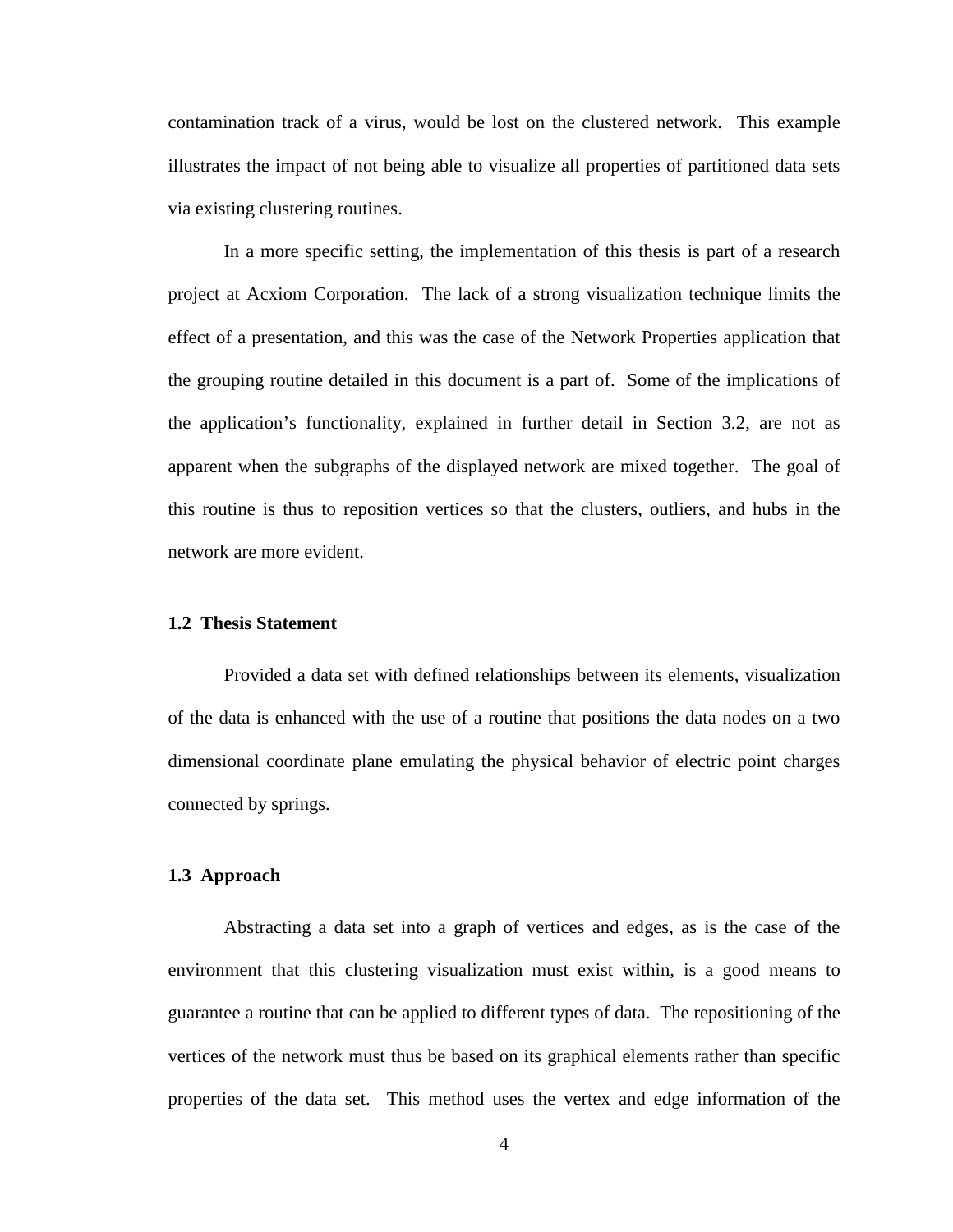network on modified physics equations ordinarily used to model the behavior of electric charges and springs. Each vertex is represented as an electric charge in the algorithm, and the presence of an edge between two vertices is fashioned to act as a spring between the two electric charges. This technique for relocating graphical points to achieve a visualization of the source data set does not distinguish between two types of charges. Instead, all elements of the data set are represented by the same type of electric charge and will always repel, as explained in Section 2.1.1. Considering the graphical representation of the data, it does not make sense to have two different types of points as this distinction cannot be expressed in the graph itself. Another key aspect of the approach is that only one spring can exist between two charges, meaning one edge between two vertices. In terms of the data set, this means that either a relationship exists or does not exist between two elements. A network thus becomes a set of moving points connected by springs, and eventually all the forces will reach a state where an equal and opposing force balances the system, designated as the point of equilibrium.

## **1.4 Potential Impact**

The approach taken by this research to the problem of visualizing data sets that have partitions can be applied to the analysis of trends in society that have not been easily spotted before. The ability to rapidly identify a hub, for example, that is offsetting data patterns cannot be achieved by a simple comparison of the degrees of vertices or the clustering technologies reviewed in Section 1.1. The hub can be of much importance to society in the case of analyzing the spread of a disease, or linking groups suspected of delinquent activity. The flexibility of defining the edges as any relationship without changing the functionality of the routine is also significant. The challenge of modifying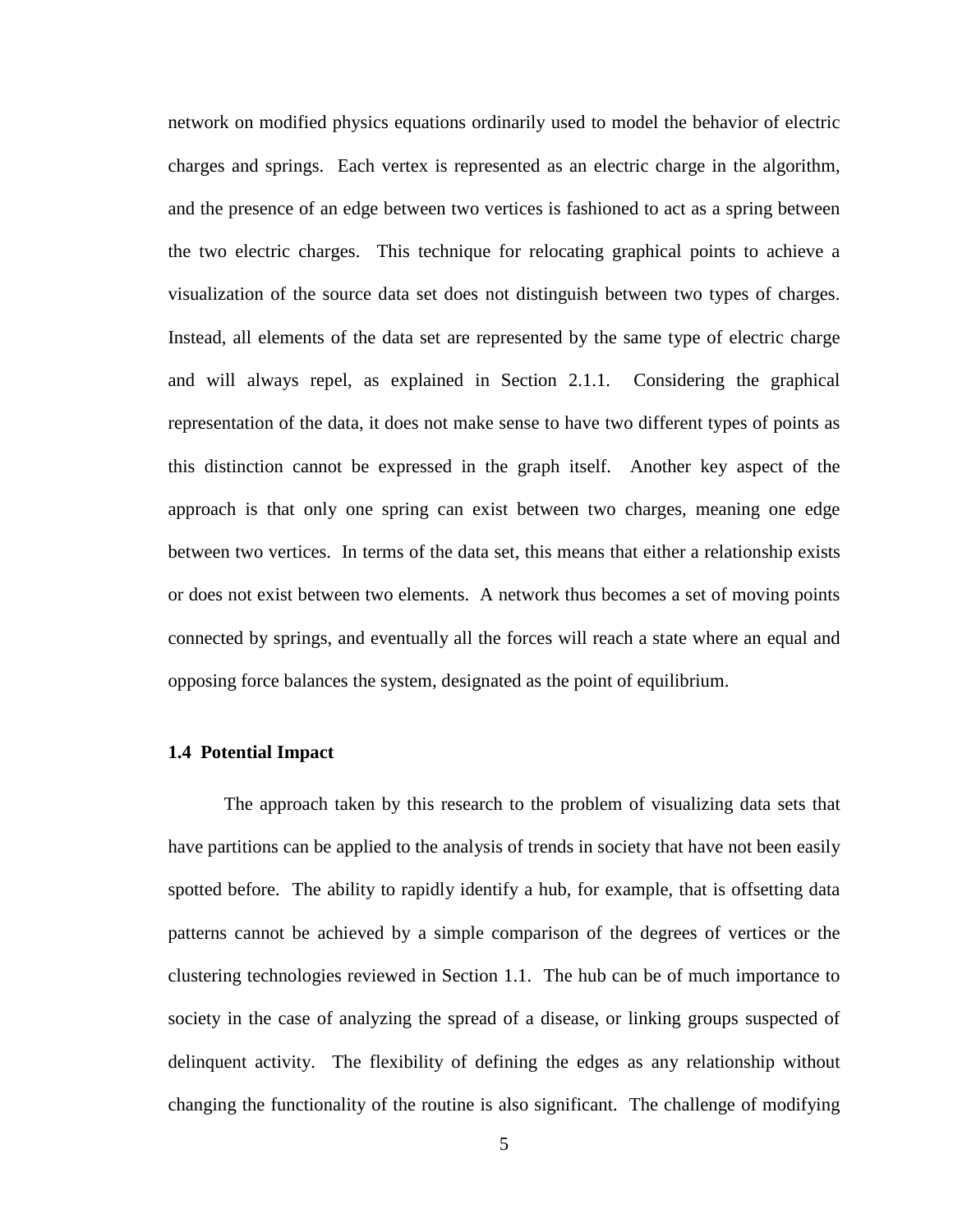an algorithm to suit a specific science's use is lessened by this technique. In the scope of Acxiom Corporation's products, this tool could assist the communications with a client. It could even aid in selling the services that Acxiom offers by allowing the potential customer to better visualize the existing problem with naming and addressing gaps in society.

#### **1.5 Organization of this Thesis**

Chapter 2 of this thesis reviews the physical concepts and equations that are utilized by this clustering technique, the details of the graphic components of Java that affected the implementation, and literature of related work in the area of clustering. The details of the approach to this visualization, including an overview of the application that serves as the environment and a walk-through of the algorithm, are described in Chapter 3. The following chapter describes the data structures used in Java as well as how the physics equations were applied to the graphical elements of a network. Chapter 5 presents an analysis of the resulting visualization on different data sets, and Chapter 6 concludes this thesis with the contributions of this work and insight into possible extensions to the implementation.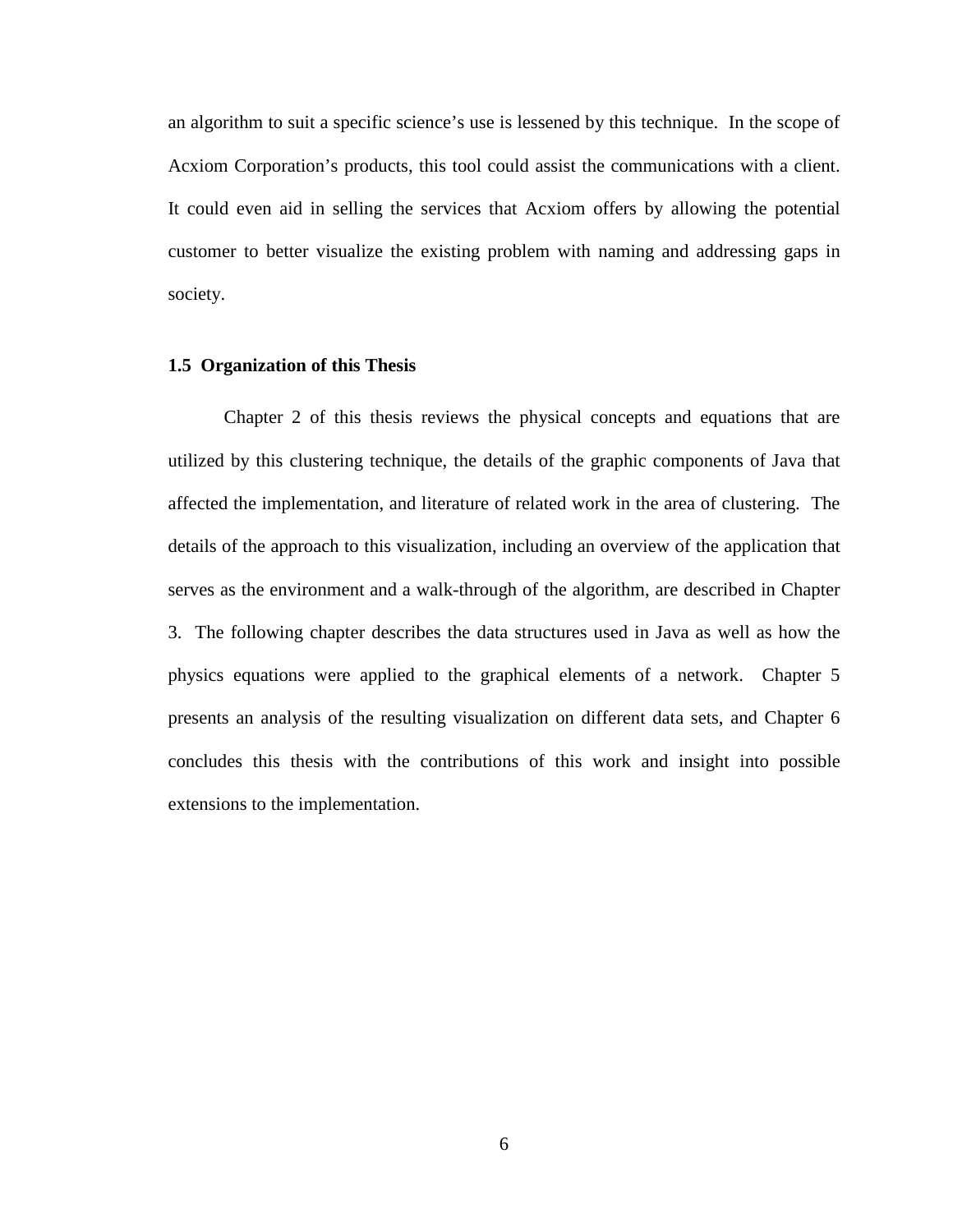### **2. BACKGROUND**

#### **2.1 Key Concepts**

The routine that enhances the visual effect of graphed data elements is derived from the physical properties of electric charges and springs. This behavior is quantified by Coulomb's Law and Hooke's Law, and reviewing the basics of each is fundamental to understanding the reason for this visualization method's success.

Implementing the visual part of the routine in Java required the use of a JLabel object customized for the specific task of displaying vertices and edges. Tailoring an object in Java is achieved by adding necessary data structures and methods that are specific to the application's needs. The extensions made to the standard JLabel object in this implementation are not important to the topic of this thesis. The functionality of the repaint() method of a JLabel, however, does affect the visualization result and the details are explained in Section 2.1.2.

### **2.1.1 Coloumb's Law**

An atom is comprised of electrically charged particles called protons and electrons along with a set of particles called neutrons that have no charge at all. Conventionally the protons are said to have a positive charge and the electrons have a negative charge, yet the concept of positive and negative is arbitrary and not utilized in this thesis. The property of electrically charged sub-atomic particles that is essential, however, is that particles with the same charges repel each other and particles with opposite charges attract each other  $^{[7]}$ . A force that either pushes or pulls is generated between any two charges and if the charges are free to move then they will accelerate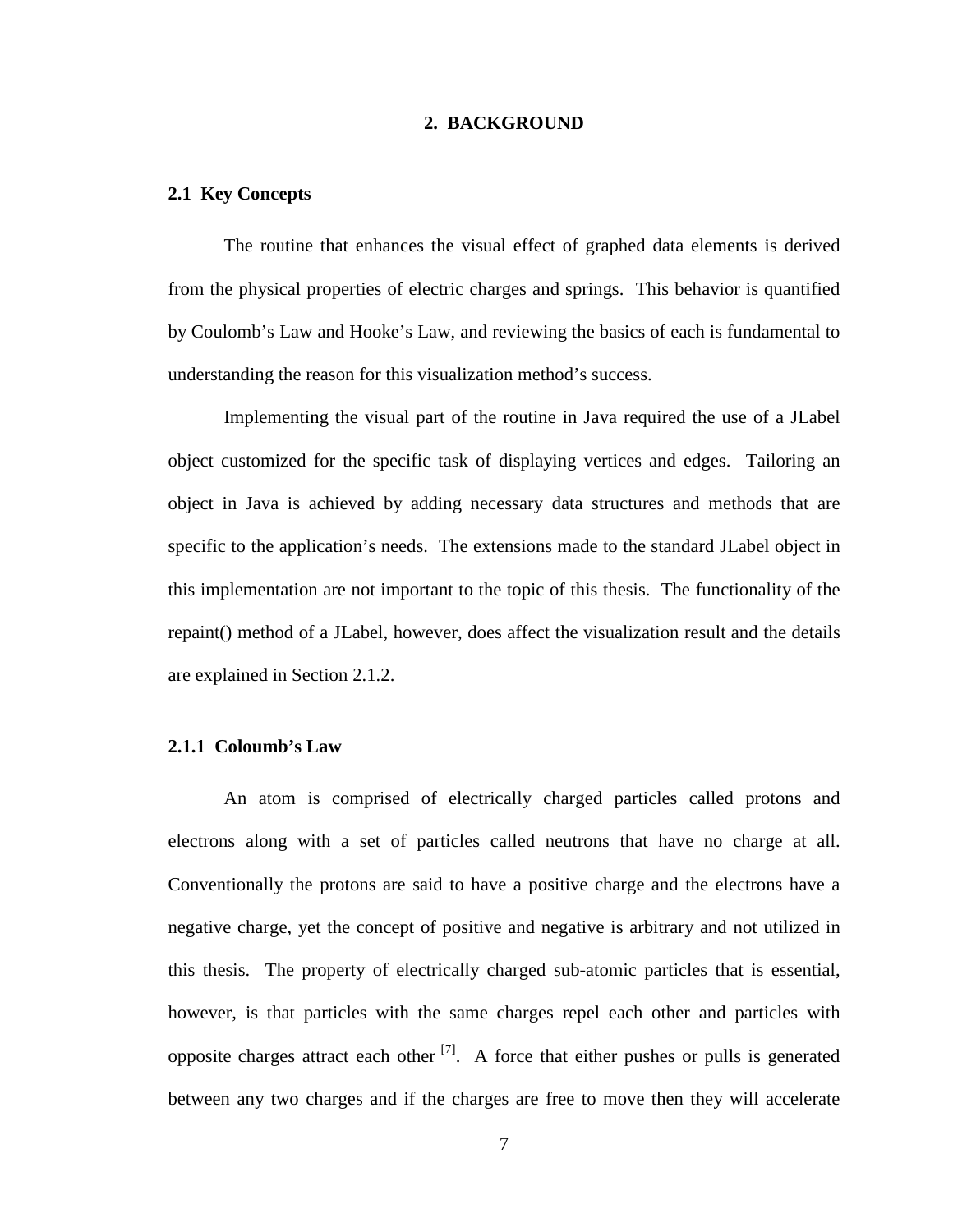apart or together. The magnitude of the force determines the amount of the movement, and Coulomb's law states that the force between two electric point charges is proportional to the magnitude of the charges and inversely proportional to the square of the distance between the charges. The equation to calculate the size of this force is:

$$
F_{A-B} = k_c \times \frac{(q_A \times q_B)}{r^2}
$$

| $F_{A-B}$     | => force between charges A and B                                                |
|---------------|---------------------------------------------------------------------------------|
| $k_{c}$       | $\Rightarrow$ Coulomb's constant, with the value $9\times10^{9}$<br>$N*m^2/C^2$ |
| $q_A$ , $q_B$ | => magnitudes of electric charge A and B<br>respectively, in Coulomb units      |
| r             | => distance between point charge A and point<br>charge B                        |

For a two dimensional application the force must be separated into a vertical and a horizontal component to graph the movement on a Cartesian coordinate system. The Euclidean distance between two points is given by a formula derived from the Pythagorean Theorem. The relationship between the distance of points A and B on a xy plane is expressed in the following equation:

 $d = \sqrt[(x_A - x_B)^2 + (y_A - y_B)^2]$ d => distance between two points on a xy plane  $x_A$ ,  $x_B$  => x coordinates of A and B respectively  $y_A$ ,  $y_B$  => y coordinates of A and B respectively

Finally, in order to extract the horizontal and vertical components of the force between two electric point charges it is necessary to use trigonometric ratios of angles  $^{[7]}$ :

$$
F_x = F_{A-B} \times \cos \Theta
$$
  $F_y = F_{A-B} \times \sin \Theta$ 

Θ => angle formed by the vector of force F and its horizontal or vertical component

$$
\cos\Theta = \frac{(x_A - x_B)}{d} \qquad \qquad \sin\Theta = \frac{(y_A - y_B)}{d}
$$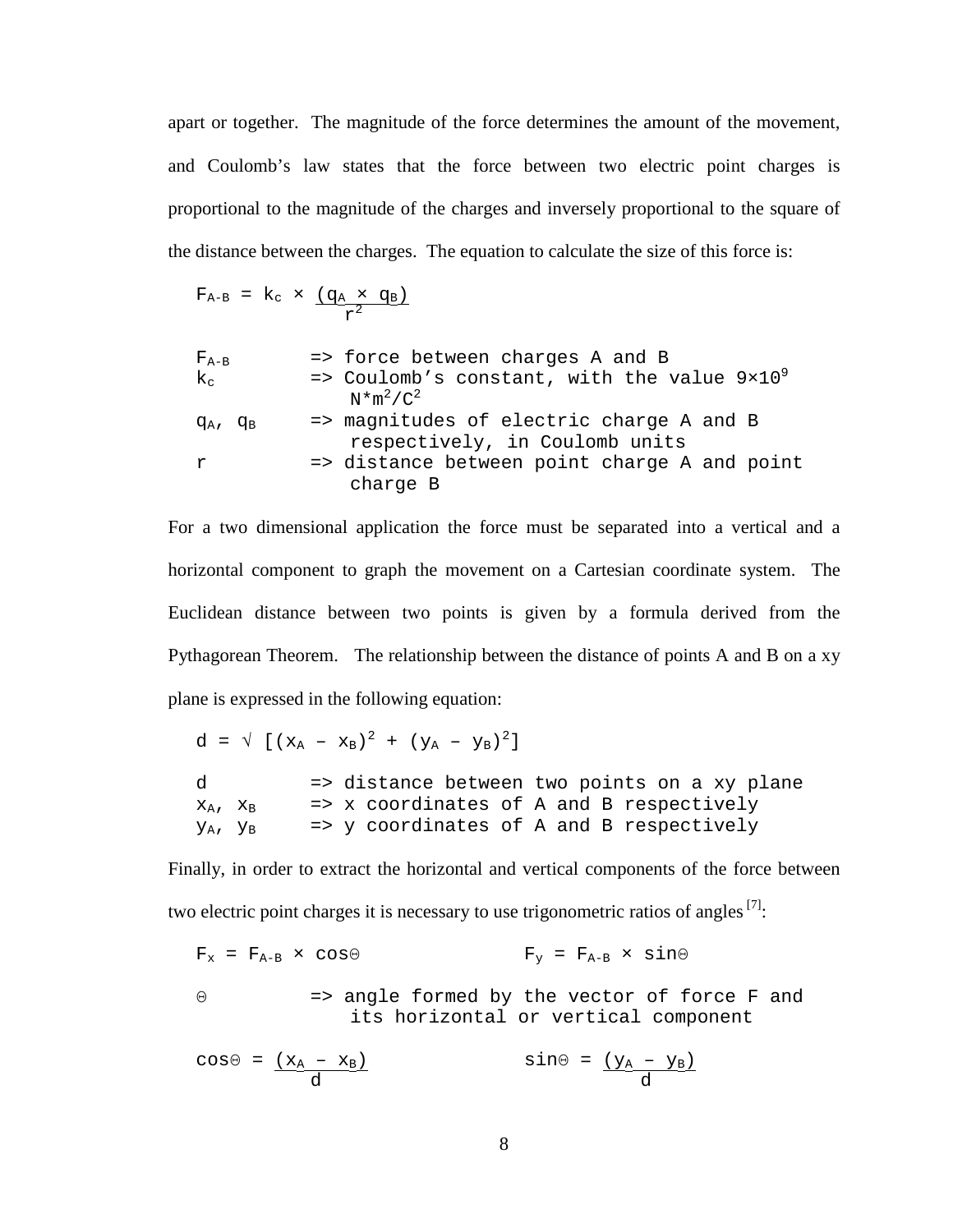Combining Coulomb's Law applied to a Cartesian coordinate system and the Pythagorean Theorem allows an extraction of the horizontal and vertical components of the force between two electric point charges:

$$
d = \sqrt{[(x_A - x_B)^2 + (y_A - y_B)^2]}
$$
  
\n
$$
F_x = \frac{k_c \times (q_A \times q_B)}{d^2} \times \frac{(x_A - x_B)}{d}
$$
  
\n
$$
F_y = \frac{k_c \times (q_A \times q_B)}{d^2} \times \frac{(y_A - y_B)}{d}
$$

This equation only provides the magnitude of the force without direction, and in this thesis the task of determining the direction is simplified by the fact that the implementation's abstraction of the data elements as electric charges assumes all points have the same charge. Since like charges repel, then the resulting forces between the points are always directed away from each other.

## **2.1.2 Hooke's Law**

A spring will return to its original shape after being stretched because it is an elastic object. This property is due to a force, called a restoring force<sup>[9]</sup>, that pulls the spring back to its initial state whenever it is stretched. Hooke's Law quantifies the relationship between the restoring force and the distance the spring has been stretched:

|           | $F = -k_{s} \times d$ |  |                               |
|-----------|-----------------------|--|-------------------------------|
| F         |                       |  | => restoring force            |
| $\rm k_s$ |                       |  | => spring constant            |
| P.        |                       |  | => displacement by stretching |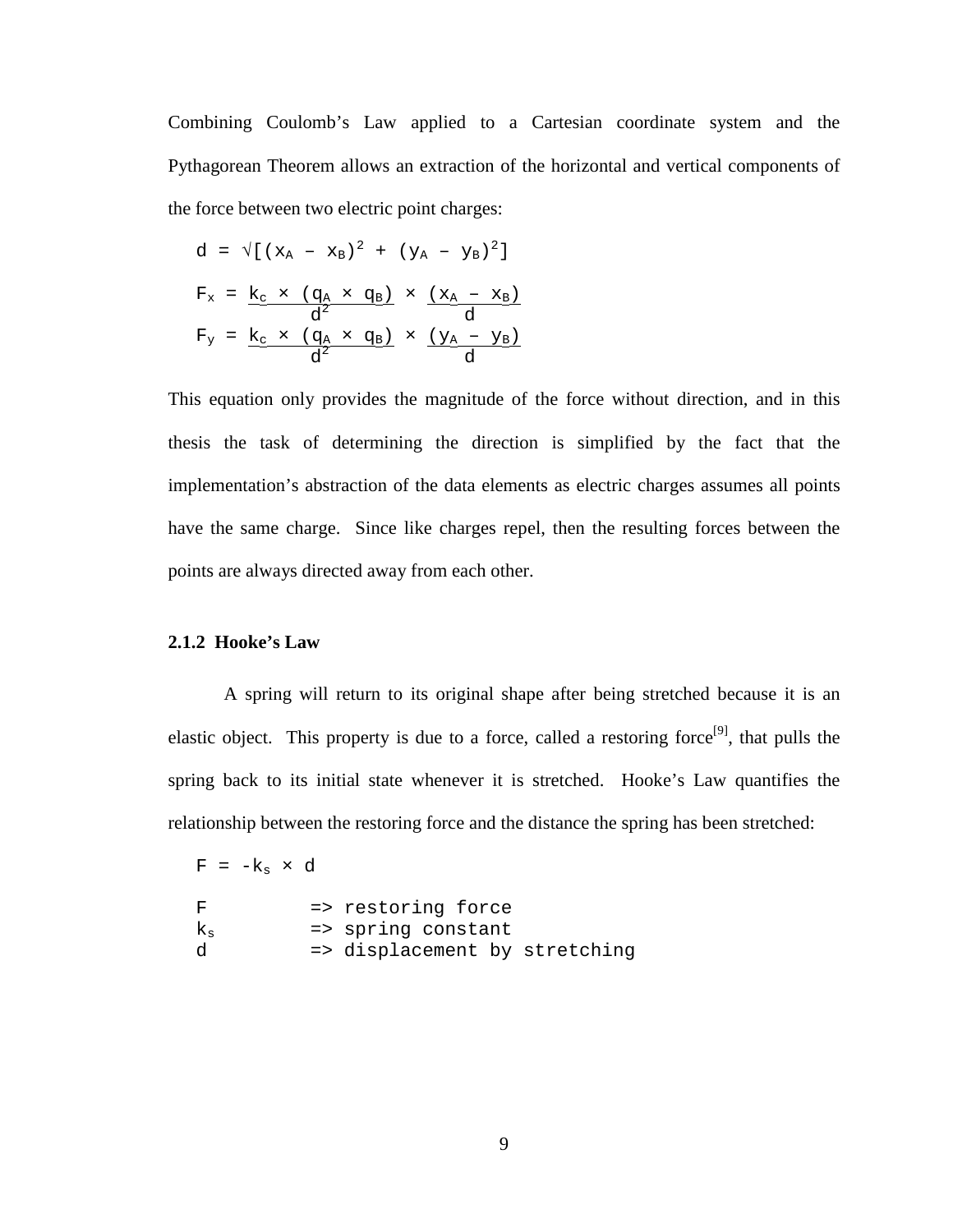The displacement from point A to point B expressed in horizontal and vertical components for a Cartesian coordinate system can be derived from trigonometric properties:

$$
\Delta x = \underline{x_A - x_B} \qquad \Delta y = \underline{y_A - y_B} \qquad d
$$
\n
$$
\underline{x_A}, \underline{x_B} \qquad \Rightarrow \underline{x} \text{ coordinates of A and B respectively}
$$
\n
$$
\underline{y_A}, \underline{y_B} \qquad \Rightarrow \underline{y} \text{ coordinates of A and B respectively}
$$
\n
$$
\underline{d} \qquad \Rightarrow \text{Euclidean distance between A and B}
$$

The resulting equations for the horizontal and vertical components of the restoring force are:

$$
F_x = -k_s \times d \times \underbrace{(x_A - x_B)}_{d}
$$
\n
$$
F_y = -k_s \times d \times \underbrace{(y_A - y_B)}_{d}
$$
\n
$$
F_y = -k_s \times (y_A - y_B)
$$
\n
$$
F_y = -k_s \times (y_A - y_B)
$$

## **2.1.3 Threads of Execution**

The JLabel class in Java inherits paint() and repaint() methods from the JComponent interface which is a part of the Swing framework that assists with designing graphical user interfaces (GUI). The JLabel is an element that serves as the part of a GUI that displays text, an image, or both  $[12]$ . The execution of an application with a GUI typically starts with an intialization, followed by some processing, then the GUI is updated, and these last two steps are repeated as many times as necessary until the program is terminated. In the case of a Java application using a JLabel as the display area, the repaint() method is invoked in order to update the text and/or image on the display area. When repaint() is called, the JLabel's paint() method is executed after all the pending events have been completed $[12]$ .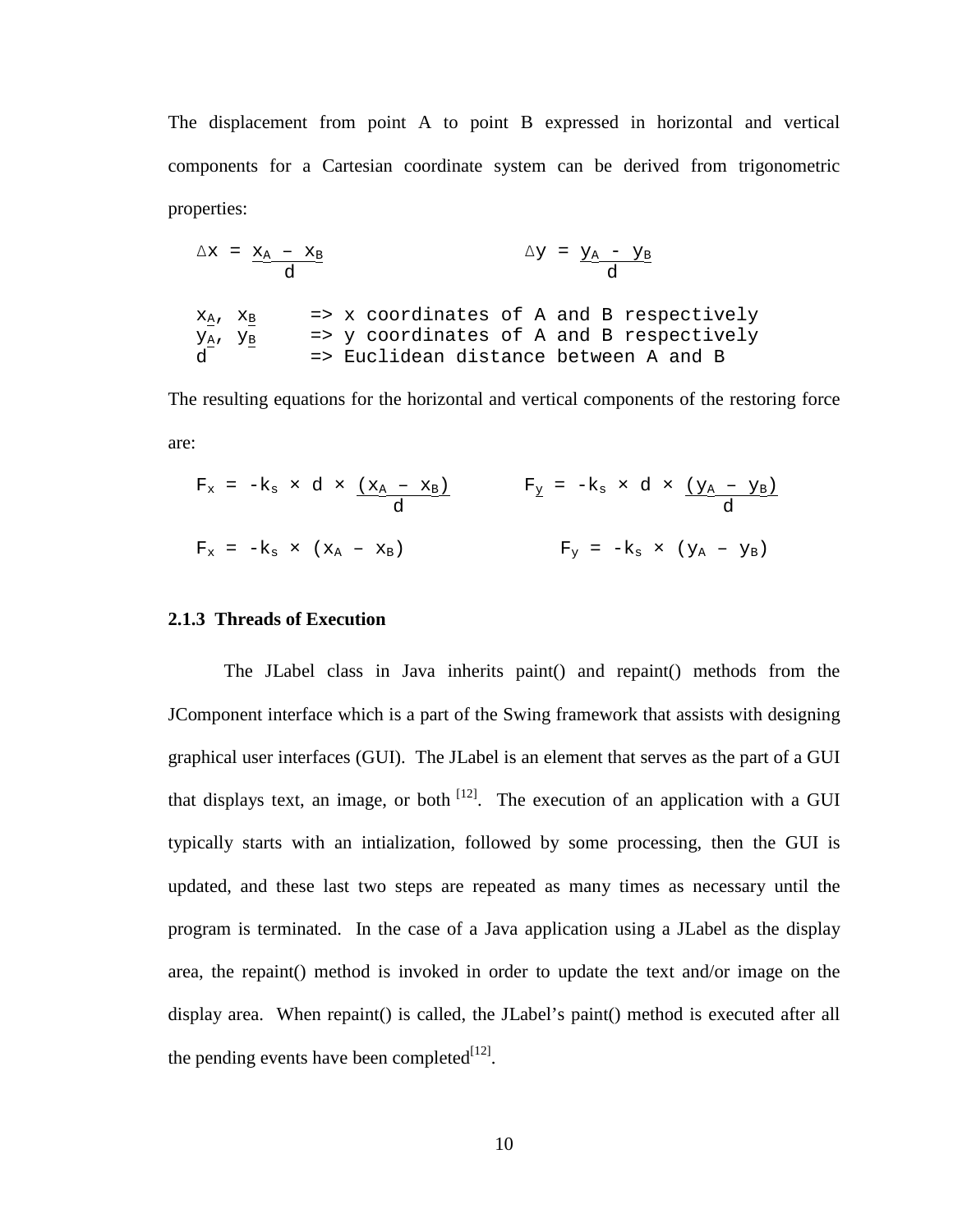A sample usage of a JLabel is a simple display that draws a stick to keep tally of every Z it finds in a document as the program reads the text. There is no input from the user to the application, and the processing step between each repaint() is the actual reading of the document. The pseudocode below is a possible implementation of the example:

```
while( !EOF ) {
     char = next character 
    if ( char == 'Z' ) {
             tally++ 
             repaint() 
      } 
}
```
In the pseudocode, the variable tally is the total number of Zs found in the document and is accessed by the paint() method of the display component to determine the number of sticks to draw. Assuming a document large enough that the program requires several seconds to scan each character, the expected execution of the program would start with a blank display area that with time would accumulate more sticks. The assumption of the document size is to establish a scenario where the computation takes enough time that the visual aspect of it can be appreciated by humans. The actual execution, however, would display a blank screen for almost the entire time of the program's execution and right before terminating would display all the sticks. This final screen might even be displayed such a brief amount of time that a human viewing the execution would not recognize that it, in fact, did appear.

The unexpected execution is due to a characteristic of the execution method of Swing components. As the explanation of the repaint() method's functionality states, "The component will be repainted after all of the currently pending events have been dispatched $"^{[12]}$ . When executing the pseudocode example, the Java Runtime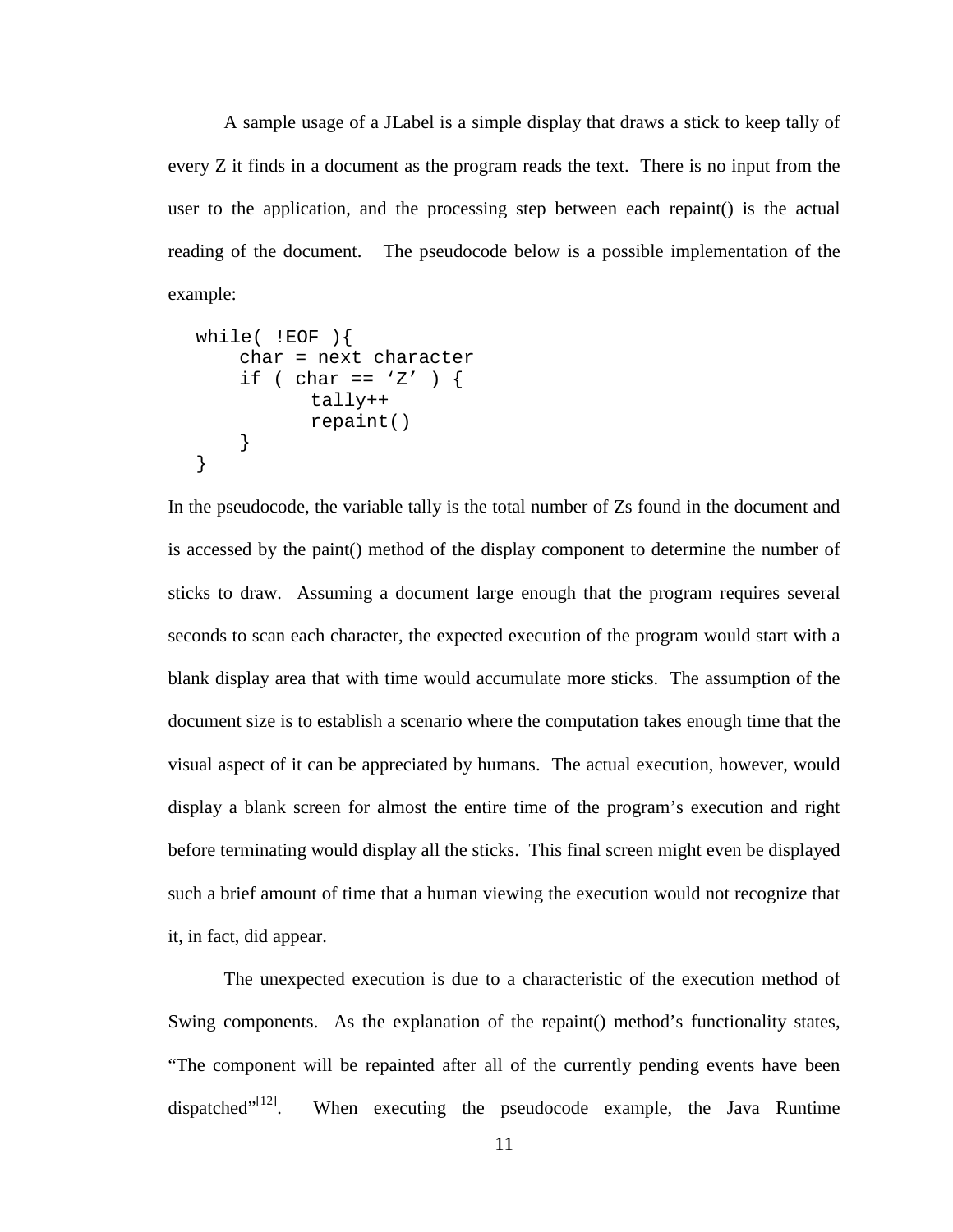Environment optimizes the repainting of the display by grouping all the calls of repaint() together. The file I/O and other processing that needs to be done will thus execute faster, but the desired functionality is not achieved. Java suggests a convention for utilizing Swing components known as the Swing Single Threading Rule which states "To avoid the possibility of deadlock, you must take extreme care that Swing components and models are created, modified, and queried only from the event-dispatching thread"<sup>[4]</sup>. Since Swing components are not build to be thread safe, this warning is necessary before a programmer attempts to utilize threads other than the event-dispatching thread in an application with Swing components. However, there are a few methods that are exempt from this rule, and repaint() is included in the list of methods excluded from the Swing Single Threading Rule<sup>[4]</sup>.

Java includes a Thread class that can be instanciated in an application when an asynchronous task will be performed. An instance of the Thread class is a Thread object and the execution tasks that the Thread object will perform are detailed in its run() method:

```
public void run() { 
         System.out.println("Hello from a thread!");
}
```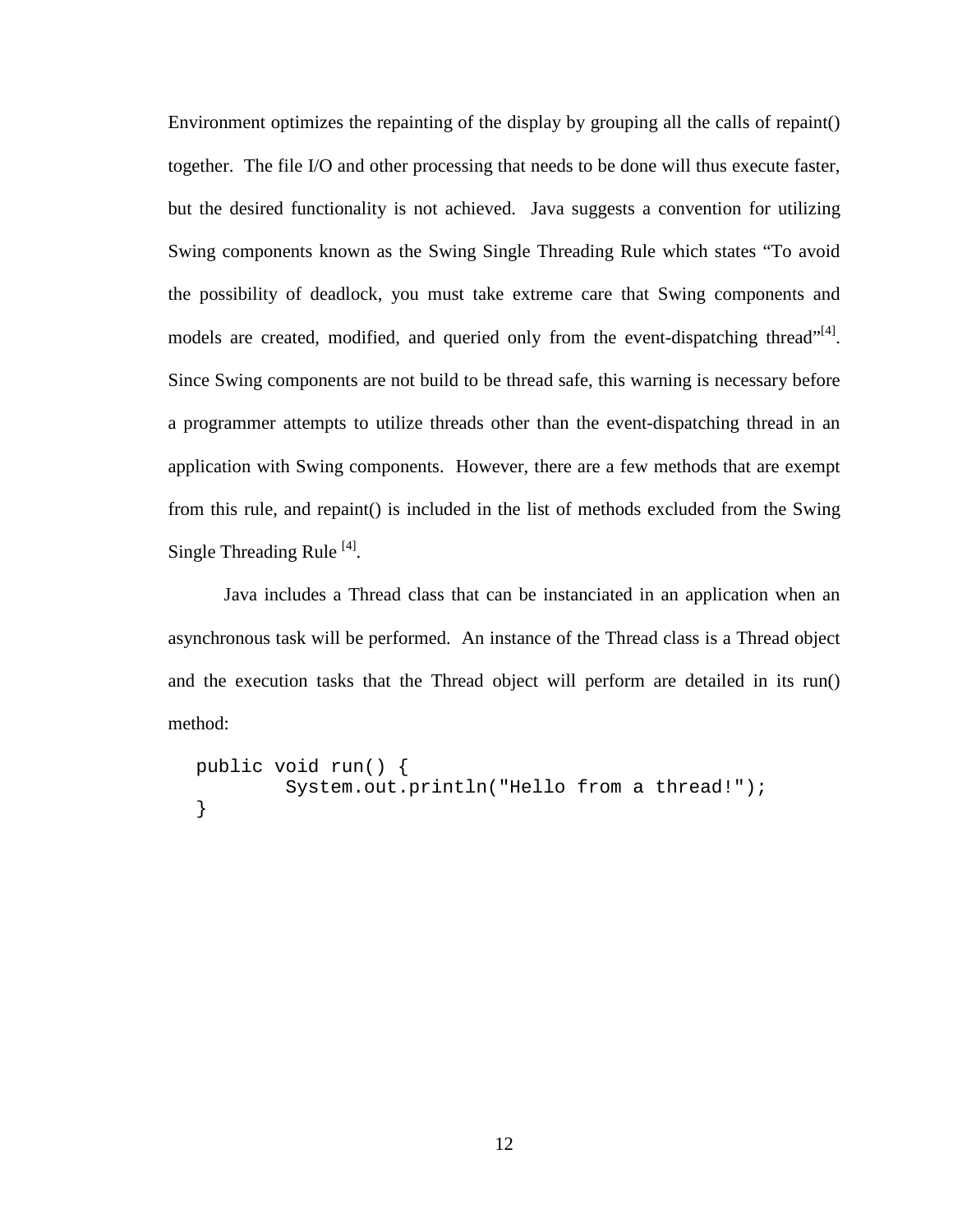The pseudocode for the Z-counting example above can be modified to utilize a new thread to execute the repaint() while the event-dispatching thread handles the file I/O:

```
while(!EOF){
     char = next character 
    if ( char == 'Z' ) {
           tally++ 
           //Create a new thread for repainting 
          Thread repainter = new Thread() {
                  public void run() { 
                        repaint() 
 } 
} 
//Run repainter thread 
repainter.start() 
     } 
}
```
This new pseudocode utilizes Java's built in tools for the specific task of threading a Swing component, and this concept becomes central to the implementation of the visualization routine.

## **2.2 Literature Review**

 The use of physics equations to move the vertices of a graph as a clustering technique is generally known as a force-based or spring algorithm  $[16]$ . A force-based algorithm is any algorithm that assigns forces to the elements of a graph using Coulomb's Law and Hooke's Law. Andreas Noack reviews different force-based models in his paper "Energy Models for Graph Clustering" <sup>[10]</sup> and differentiates between the purpose of a model and that of an algorithm. Xiaowei Xu, Nurcan Yuruk, and Thomas Schweiger propose an algorithm for clustering that innovates through its definition of the problem in "SCAN: A Structural Clustering Algorithm for Networks"<sup>[15]</sup>. This paper introduces the contribution of neighborhoods to graph partitioning, a topic that was also of interest in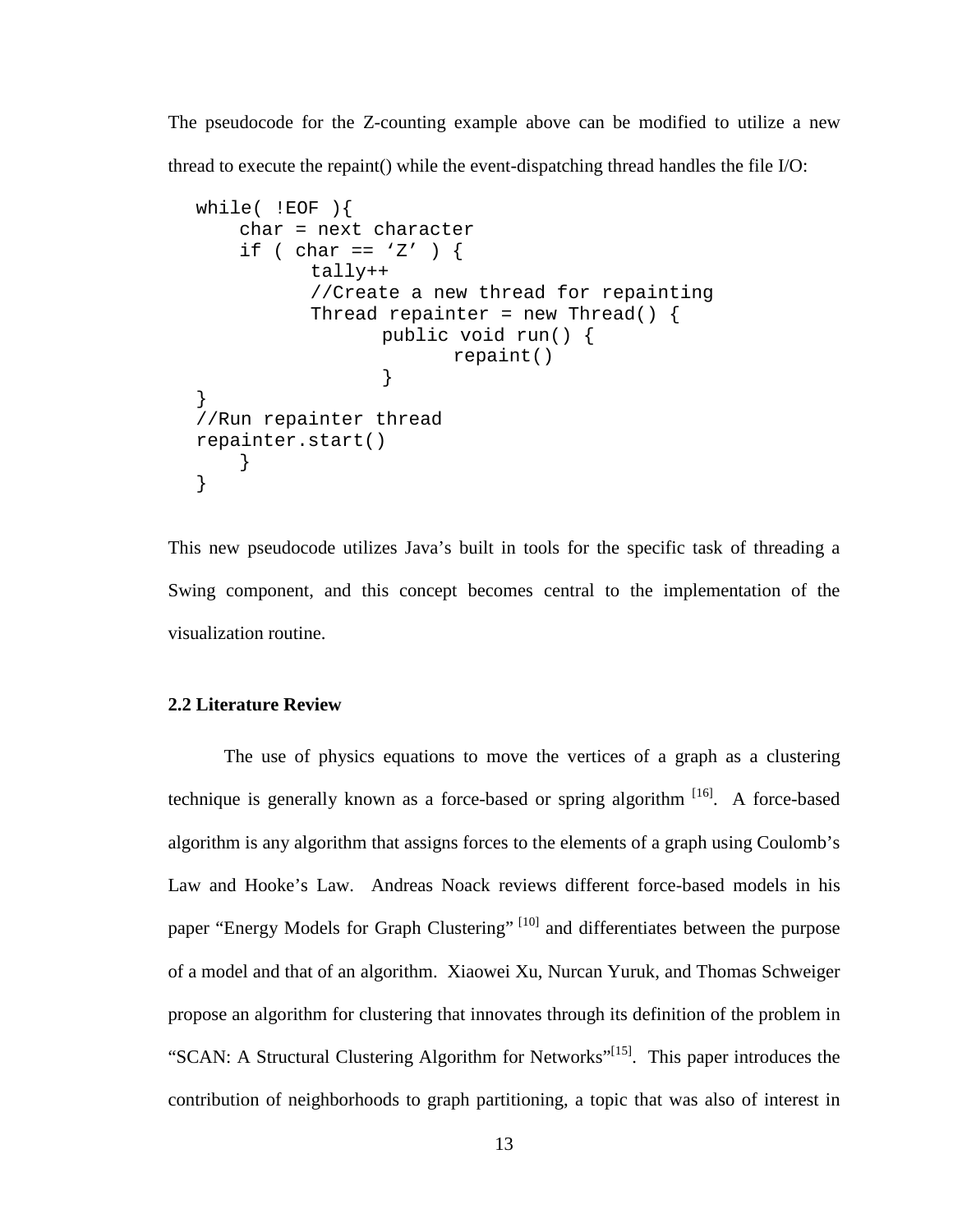2003 as shown by Bernd Wiswedel, David E. Patterson, and Michael R. Berthold in "Interactive Exploration of Fuzzy Clusters Using Neighborgrams"<sup>[14]</sup>, which pertained to their research of a one-dimensional visualization of a clustering technique. Kang Zhang further explores the graphic guidelines for information visualization in "From Abstract Painting to Information Visualization". These papers contributed to the goals and definitions of this thesis as they track the interest and progress in graph partitioning and visualization.

 "Energy Models for Graph Clustering" evaluates energy models based on how well a graph layout reflects the clusters within that graph. Most energy models were designed for visualization rather than partitioning a graph, thus their primary purpose was to provide a layout with short and uniform edge lengths where the nodes are evenly distributed. The author presents two definitions that make up an energy-based graph layout method: an energy model is in charge of describing the layout to be created, while an energy minimization algorithm stipulates the actual computations to reach the desired layout. The author presents two energy models: "node-repulsion LinLog", where the nodes experience forces between each other like electric charges in Coulomb's Law, and "edge-repulsion LinLog", a less common model where the edges are pushed and pulled away from each other. Both models aim for internal validity, where the nodes that are more densely connected are grouped and the ones with fewer connections are separated, as opposed to external validity in which grouping depends on an external definition of a cluster. Both "node-repulsion LinLog" and "edge-repulsion LinLog" use edge weights as an important part of the model, a significant difference to the approach taken by this thesis that clusters graphs with undirected edges of the same weight. However, the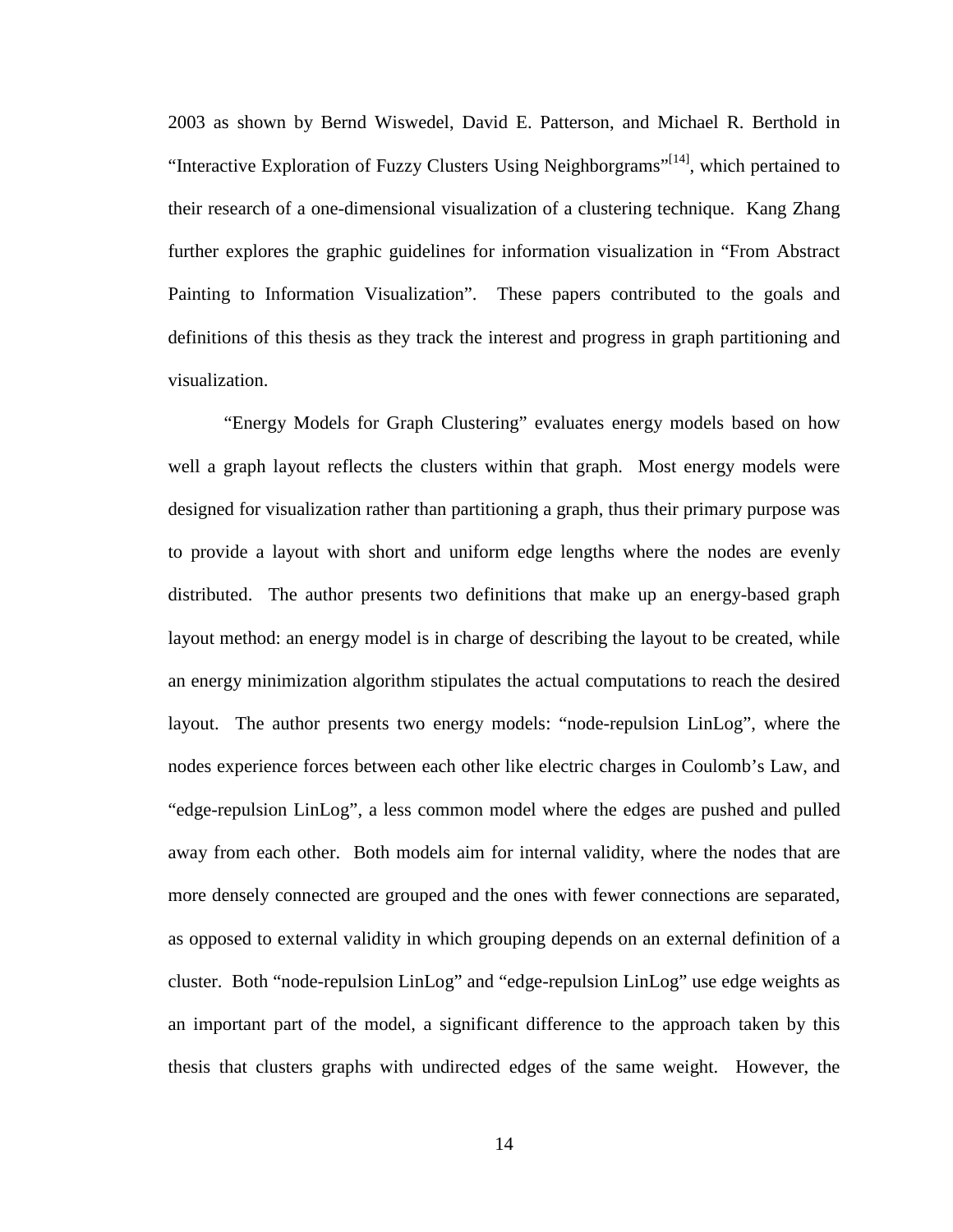results for the two models explored in "Energy Models for Graph Clustering" are interesting and have a strong relation to the goals of this thesis. The first energy model, the "node-repulsion LinLog," builds graphs where the clusters are strongly separated from each other by a large distance, and the edge lengths within a cluster are much smaller. This is an accomplishment of internal validity, yet the second model does not create layouts with such strong distinctions between clusters. The "edge-repulsion LinLog" model provides a symmetric layout with overall short edge lengths, and hence it does not relate as strongly to this thesis despite the innovative idea of reversing the force elements in a graph.

 SCAN, the algorithm detailed in "SCAN: A Structural Clustering Algorithm for Networks," is able to detect the clusters, hubs, and outliers of a graph. Contrary to typical clustering techniques that seek to define the membership of every vertex in the graph, SCAN differentiates between the roles that different vertices play in a network. This sets SCAN's goals along the same track as the objectives of this thesis, and it is also evidence that recent development to identify more than only the subgraphs of a network has taken place. Not only is the end result of SCAN unique, but the approach is also different from those of traditional algorithms. Whereas the most common clustering procedure is to seek a large number of edges within elements that belong to a cluster and a smaller number of edges between clusters, SCAN focuses on the neighborhood of each cluster as the criteria for grouping. SCAN groups vertices according to how they share neighbors, creating partitions that are termed structure-connected clusters. Each vertex is visited once for the algorithm to determine the structure-connected clusters, and then it visits the vertices that have been isolated from any cluster to identify these as hubs or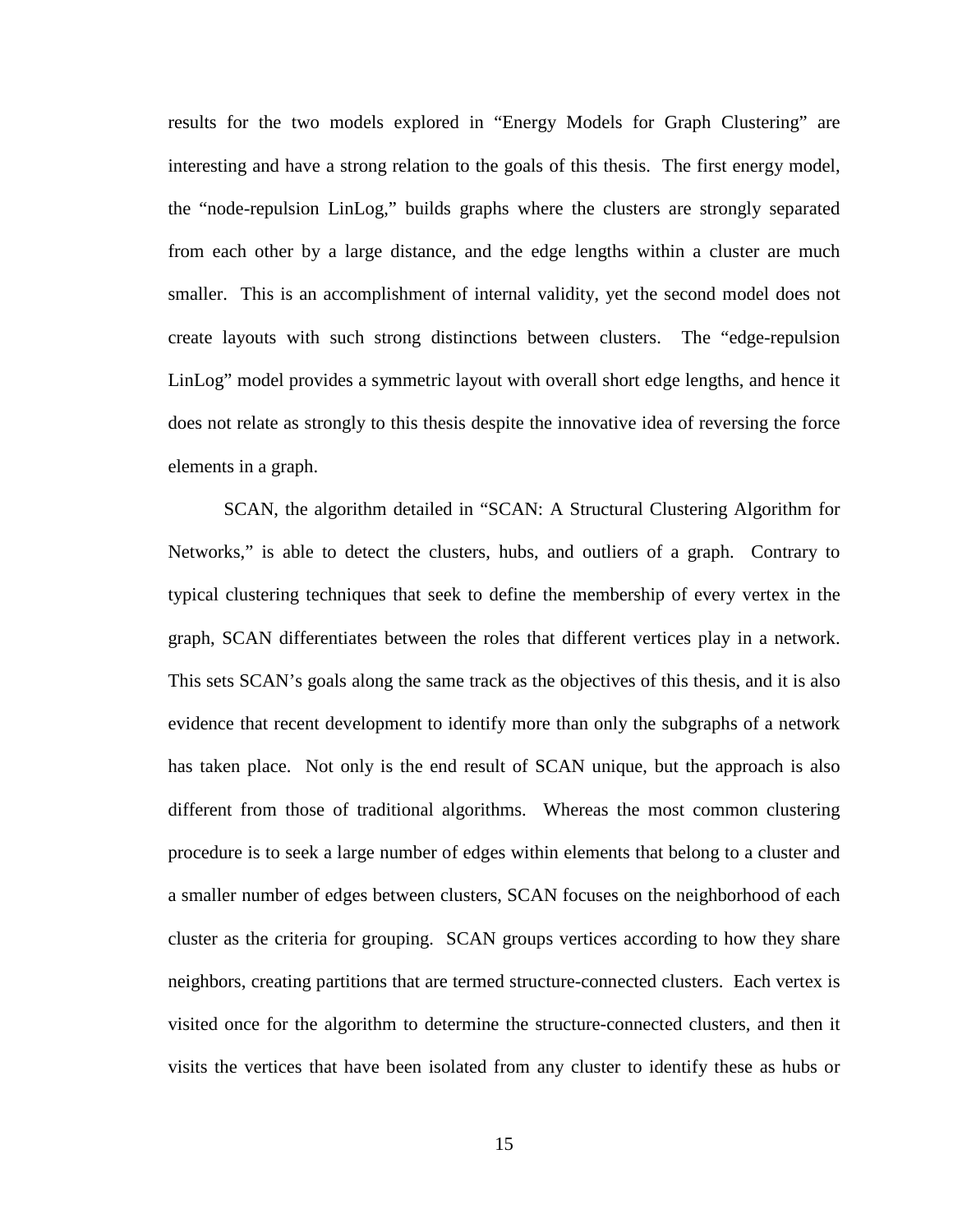outliers. This focus on the value of a neighborhood dates back to the research of an article titled "Interactive Exploration of Fuzzy Clusters Using Neighborgrams." This article attempts to solve the clustering of a graph problem without the previous knowledge of how many subgraphs exist, which was the common approach to graph partitioning when the article was written in 2003. It proposes a routine that first analyzes the neighborhood of each vertex and next selects one vertex from that neighborhood as the optimal cluster representative. Thus, a "neighborgram" is generated for each pattern in the data set and then a nearest-distance to the cluster representative approach finishes grouping the vertices that are not clearly members of one cluster. The article relates to this thesis because it identifies that the clustering of a graph is actually separating a data set by a trend, or pattern, that is not explicitly detailed in the graph itself. This is the goal of visualization, to express a hidden phenomenon of the data, and the one-dimensional graphic representation provided in "Interactive Exploration of Fuzzy Clusters Using Neighborgrams" is a beginning to exploring information visualization.

 An article that specifically explores the importance of visualizing data is "From Abstract Painting to Information Visualization," which compares techniques of abstract painting with information visualization. It introduces the concept of aesthetic computing, a name for applying artistic goals to computation. The author believes that grouping data is "one of the most important processes in visual data mining and information visualization"  $[16]$ , and for this purpose outlines five factors that determine grouping in a visual context. The first is proximity, as elements appear grouped together if they are near each other. Similarity is grouping items together that are similar by some measure. The third factor, closure, groups elements together if they tend to complete some entity.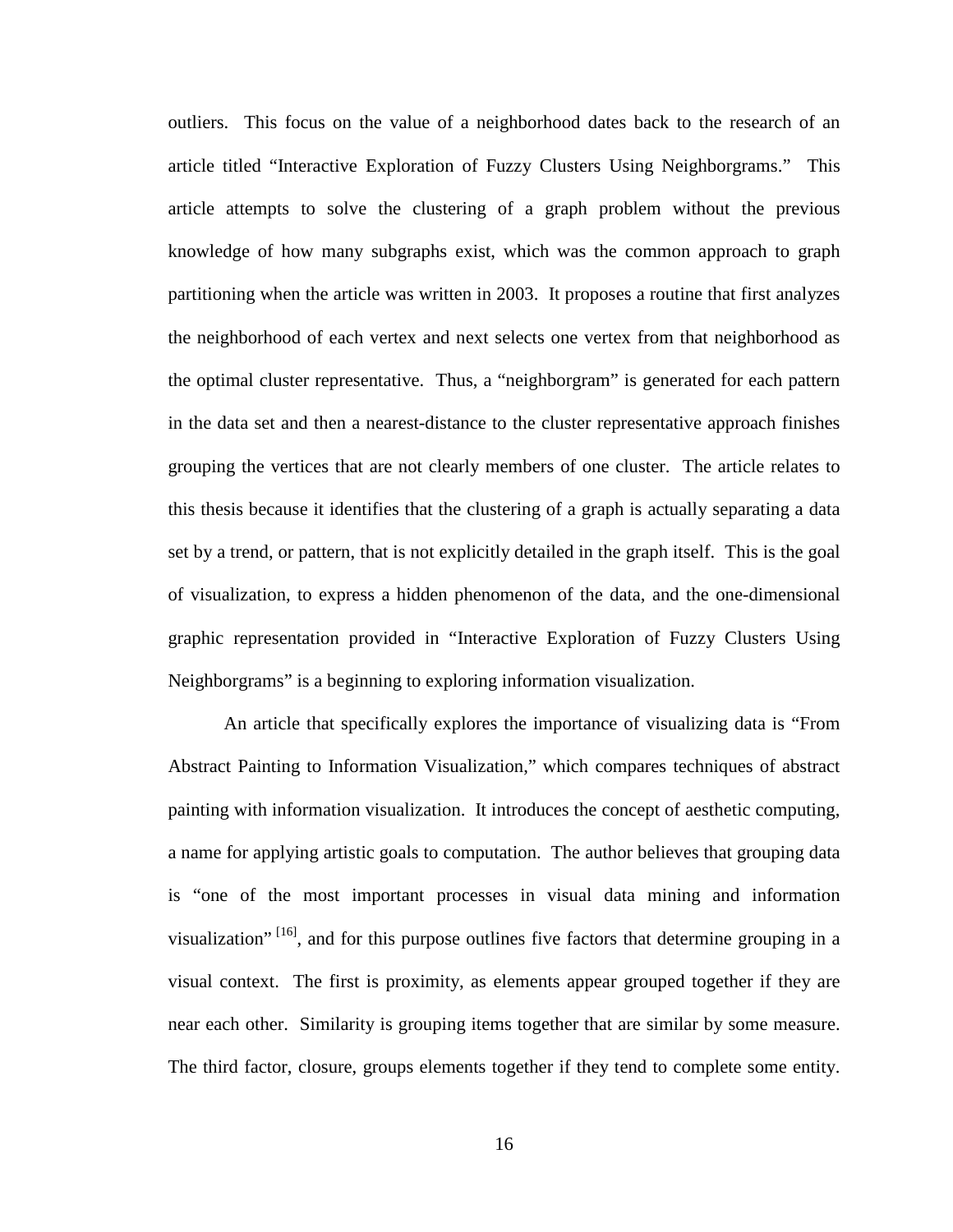Continuity refers to the perception that items lying on a line belong to the same group. Finally, simplicity is the term used by the author to describe grouping points together into simple figures, such as circles, triangles, or squares. These "Laws of Organization"  $[16]$ are important in the field of abstract art and can be extended to visual data mining such that symmetry and minimal crossing in a graph allow a useful representation to also be visually appealing. These definitions assisted in understanding how each part of the resulting graph contributes to the viewer's understanding of the data. The articles all played a part in understanding the objective of this thesis and keeping it in line with the current development in data mining.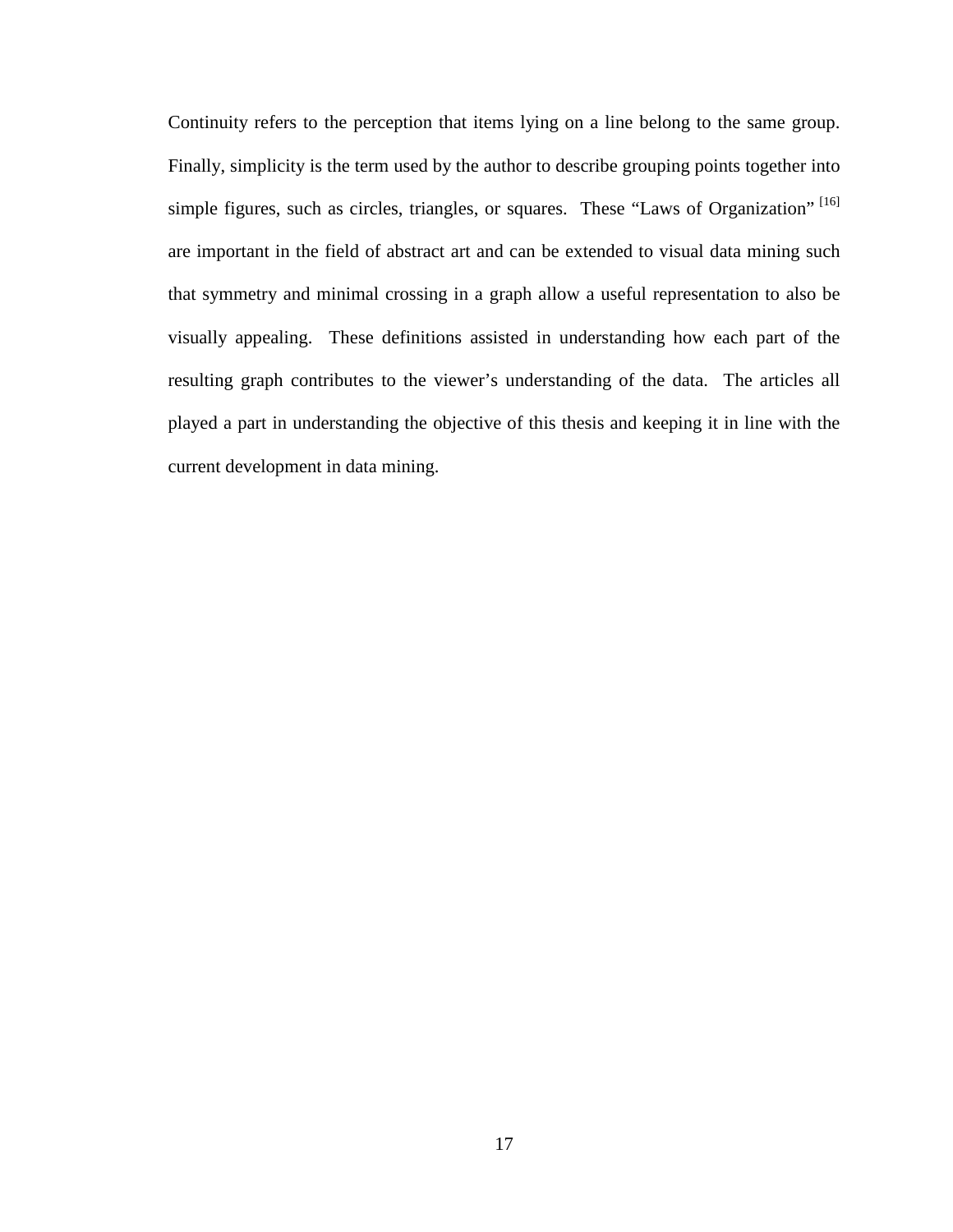### **3. ARCHITECTURE**

#### **3.1 High Level Design**

The visualization is accessible as part of a Java application that includes other tools for manipulating the data being displayed. The Java application is a preexisting environment for the visualization because this research is a contribution to a larger project. Therefore, the other components of the application will be discussed briefly but are not the focus of this thesis. A screenshot of the Java application is available in Figure 1, and the functionality of each section of the GUI is presented in Section 3.2.



Figure 1: Screenshot of Network Properties Application

The single design consideration that was a result of the approach itself rather than the setting of the implementation was the need for a limit in the number of times the vertices would be repositioned. In the optimization routine, each data element is represented as an electric charge in two dimensional space and the relationships between the data elements are the springs connecting the electric charges. The behavior of electric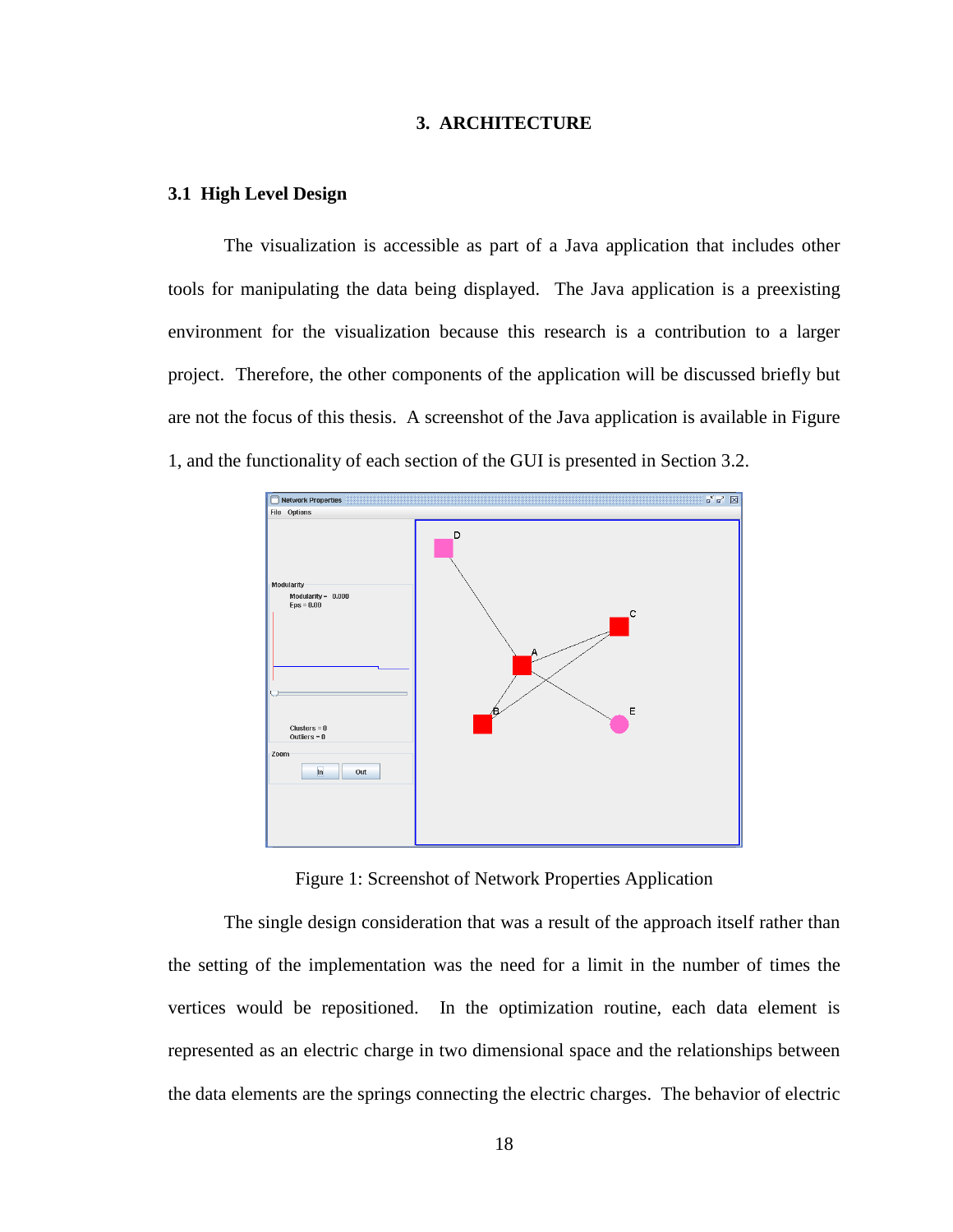charges in space as defined by physical forces is detailed in Section 2.1.1. When viewed from the graphical representation of the data sets in the application's GUI, the vertices are electric charges of the same type and the edges are the springs for the optimization routine. By this abstraction, the vertices will repel each other and only the presence of a spring between two point charges will keep them close together. Eventually the set of charges and springs will reach a point of equilibrium where all forces are opposed by forces of equivalent magnitude. A more accurate definition of the equilibrium is actually a state where all forces are opposed by forces of almost equivalent magnitude. The optimal finish point for the routine is arrived at when the equilibrium state is met, yet the possibility for a case of vertices repeatedly moving back and forth an insignificant amount exists and must be accounted for.

Additional design restrictions for the visualization were due to the predefined application. The setting is a two dimensional layout of vertices connected by points, and both vertices and points are drawn on the GUI with classes that are part of Java's Swing components. The algorithm can be initiated by selecting "Optimize" via the "Options" drop down menu located directly underneath the application's titlebar at the top of the window, as displayed in Figure 2. Section 2.1.3 details both the functionality of a Swing component's painting method and the difficulty of combining Swing component painting with any other type of processing. Due to this unexpected behavior of Swing components, the threading solution that is introduced in Section 2.1.3 had an effect on the visualization implementation.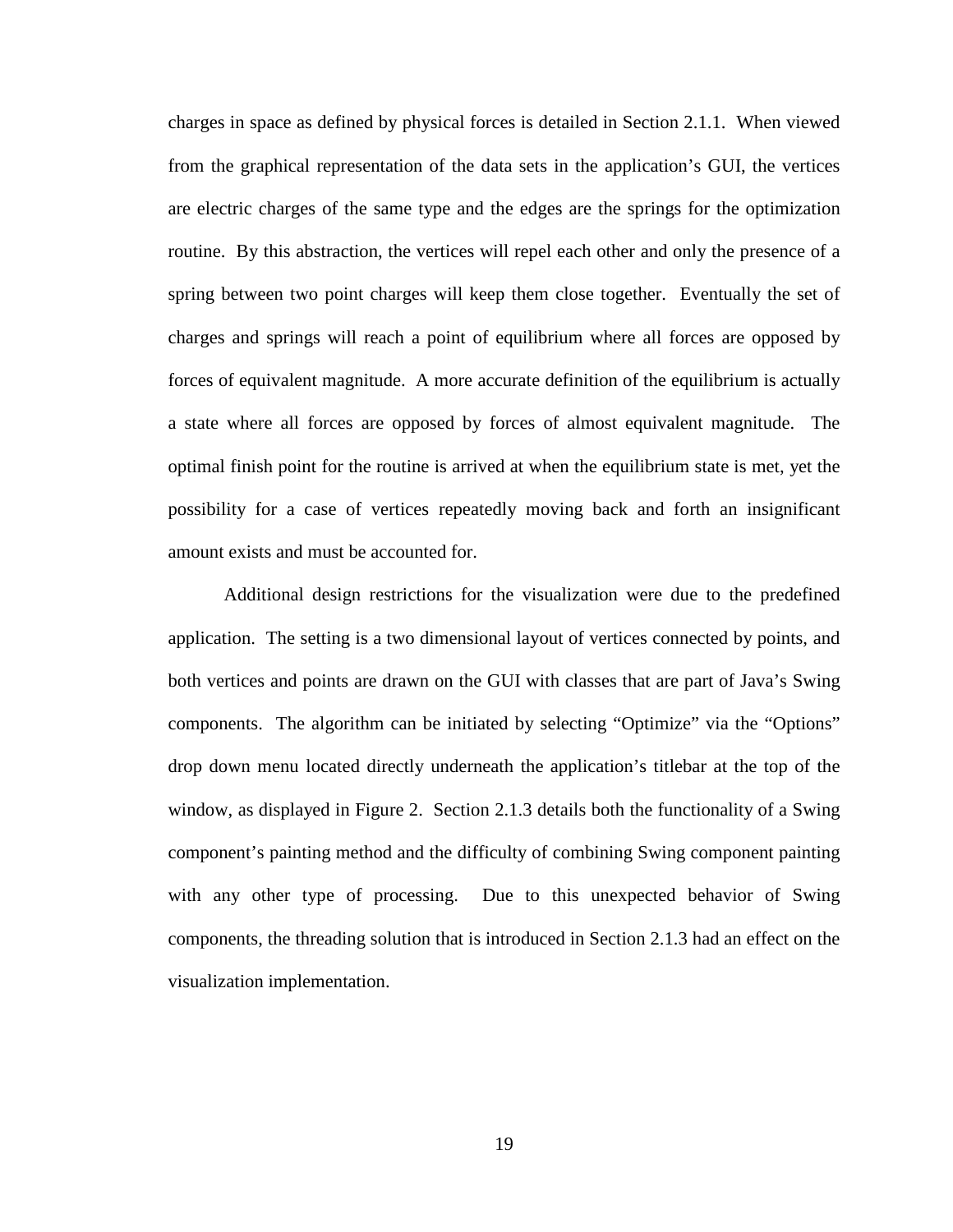

Figure 2: Options Menu of the Network Properties Application

## **3.2 Components of the GUI**

The GUI is made up of a menu bar, a sidebar, and a large display area that shows the message "(No Network Loaded)" when the program is started. This area is the section where the graphical representation of a loaded network will be displayed. The "File" menu available on the menu bar holds the "Open" and "Save" options that can be selected to either load or store a file. When either is chosen, a file navigator window opens which allows the user to explore available files and select either a GraphML or a DAT file, as seen in Figure 3.



Figure 3: File Navigator of the Network Properties Application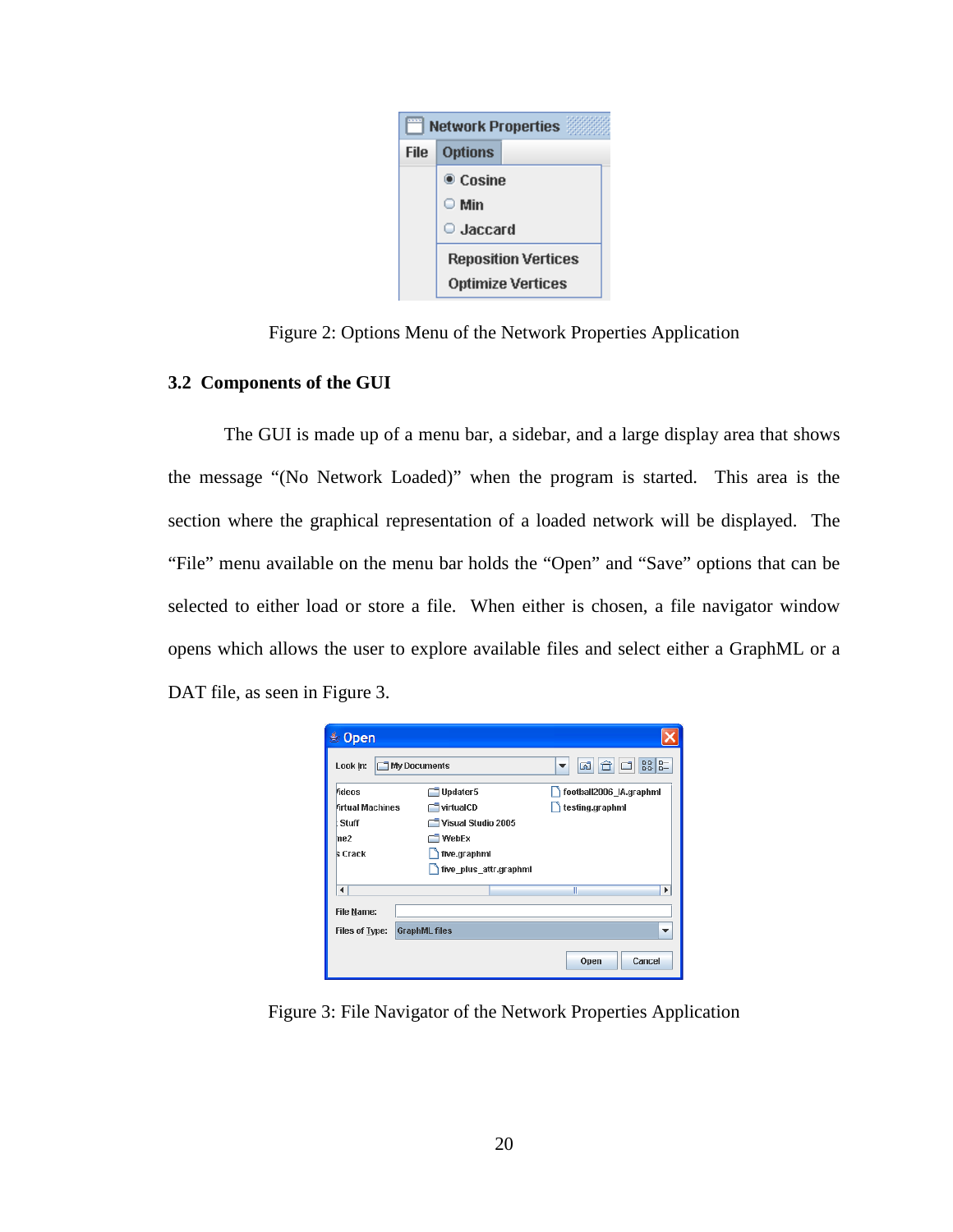The second menu available on the menu bar is named "Options" and it allows the user to select one of three alternatives labeled "Cosine", "Min", and "Jaccard". The default is "Cosine" and the use of radio buttons designates which of the three options is active, as seen in Figure 2. The "Options" menu also includes two more selections named "Reposition Vertices" and "Optimize Vertices." Both options have the same goal of visually grouping any subgroups present in the displayed network but are implemented differently. "Reposition Vertices" has a longer execution time than "Optimize Vertices" and does not keep the graphical representation of the network updated throughout its processing time. "Optimize Vertices" executes the visualization routine detailed in this thesis.

The sidebar of the GUI holds two components, "Modularity" and "Zoom", the second underneath the first. The "Modularity" element is used to display a small graph of modularity versus similiarity, a sample of which is shown in Figure 4. For this application, similarity is a measure of how strongly two vertices are related as defined by a specific relationship given to each edge in the network. The modularity is a quantification of how modular the network is when all edges that have a similarity less than a given value are ignored. Thus, the slider bar placed underneath the small graph in the "Modularity" component of the GUI allows the user to set a specific similarity and the graph of the network is redrawn to exclude edges that have a similiarity less than the one specified by the slider. The "Zoom" tools are two buttons, "In" and "Out", that allow the user to alter the magnification on the network display.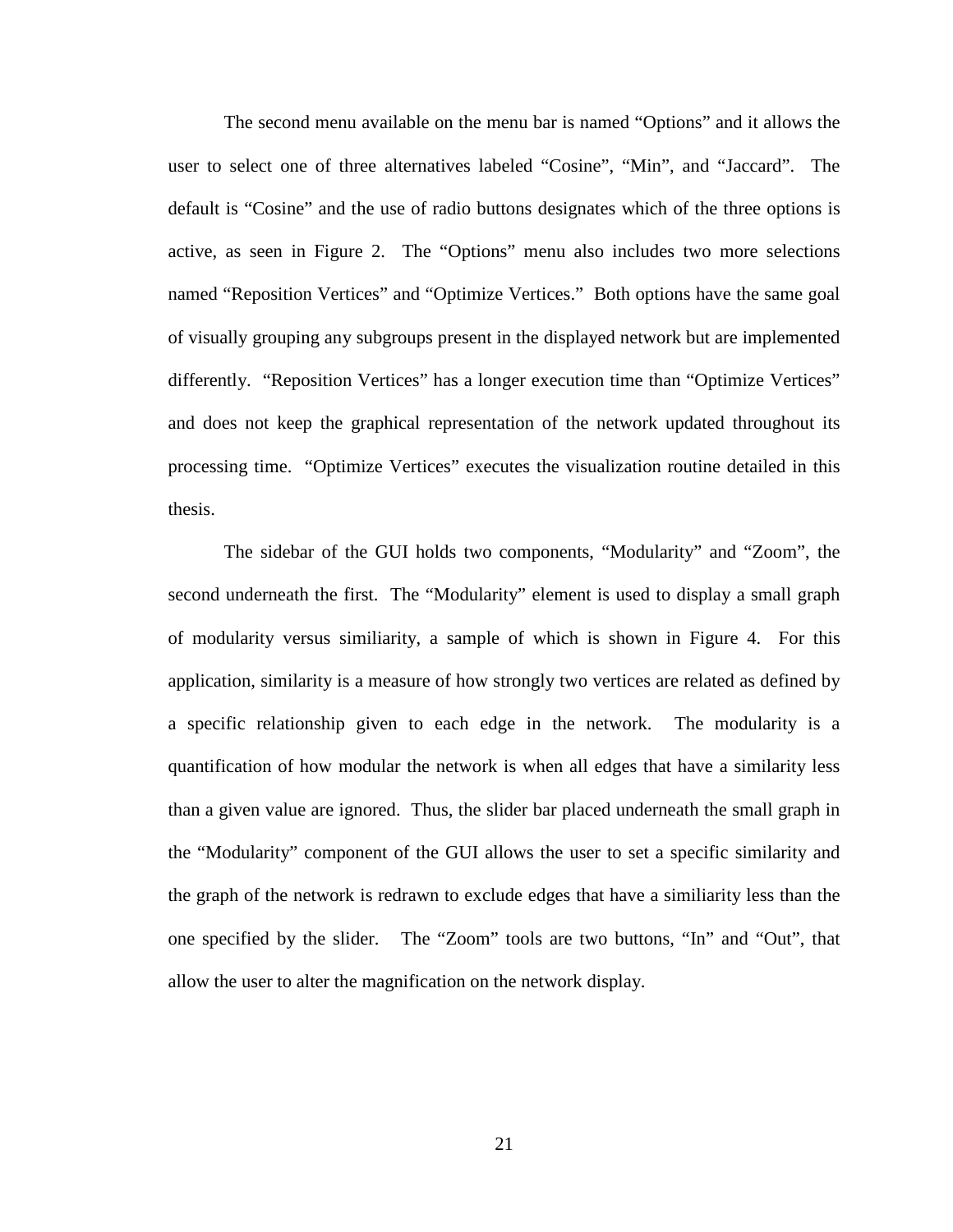

Figure 4: Modularity Component in Network Properties Application

## **3.3 Optimize Vertices**

Selecting Option $\rightarrow$ Optimize Vertices on the running application executes some necessary steps in addition to the actual calculation of forces on each vertex and relocating the vertices based on the computations. Before calculating the forces it is necessary to verify that no two vertices have the same location. If two vertices were to be located in exactly the same position, then calculating the Euclidean distance, explained in Section 2.1.1, between the two vertices would result in a zero. The force exerted on a vertex by another vertex is inversely proportional to the square of the distance between the two vertices, and if the distance was exactly zero then a divide by zero would occur. An attempt to divide by zero in a computer program results in undefined behavior, therefore it is essential to assure that this will not occur by relocating the vertices prior to calculating the forces on each vertex.

After the vertices have been relocated, the concept of an end point to the repositioning must be defined. As mentioned in Section 3.1, all forces will theoretically reach equilibrium such that each becomes negligible due to other equally opposing forces in the network. Since the forces result in the moving of a vertex, keeping track of the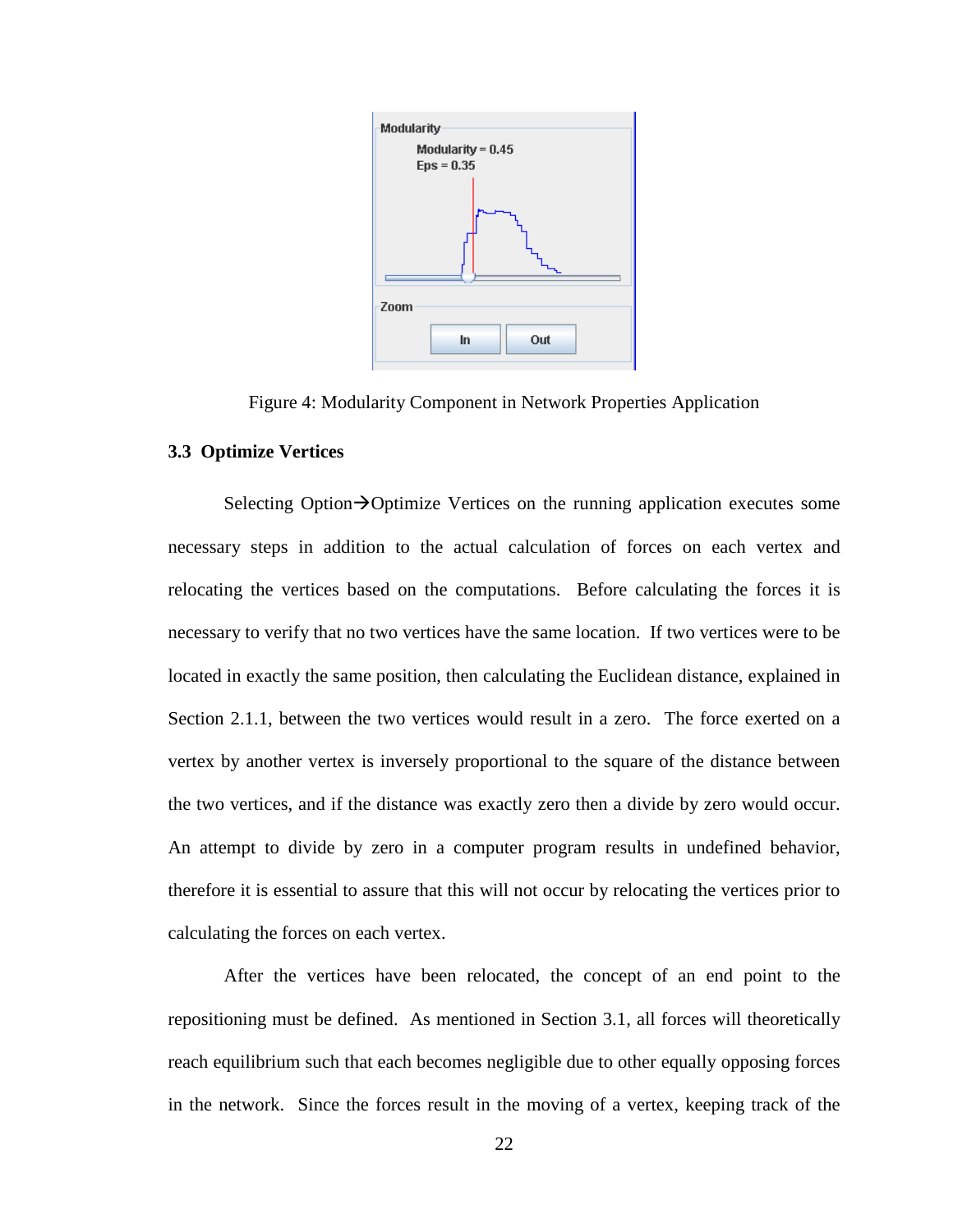largest move made in the most recent set of relocations allows a limit to be set. Thus, a previous move must have been at least the size of the limit in order to iterate through the calculations one more time. Finally, before each new repainting of the graphical display, the entire graph needs to be shifted to locate as much of it as possible in the viewable display area. This can be done by anchoring the vertex with the smallest x and y coordinates to the top left corner of the display and adjusting the coordinates of all other vertices relative to the anchor. The graph can then be updated and the process of calculating forces, moving the vertices, adjusting them for the display, and repainting is repeated until the largest move is not big enough to start a new iteration.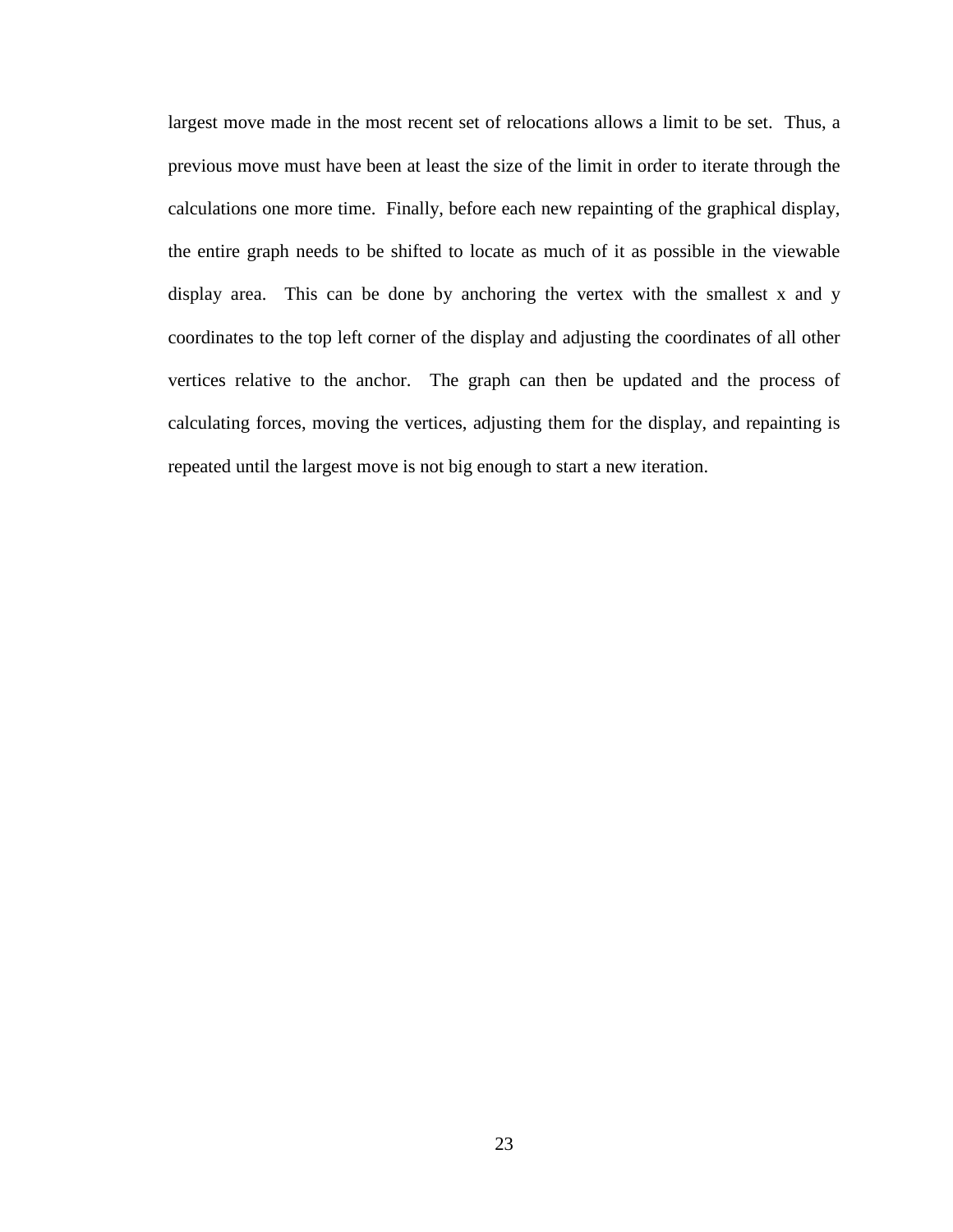#### **4. IMPLEMENTATION**

#### **4.1 Data Structures**

The data structures that hold the vertices and edges of the network that represent the elements and relationships of a data set are a part of the application that was predetermined but served the routine well. The vertices and edges are collected into two TreeMap structures:

Private TreeMap<String, Vertex> vertexMap;

Private TreeMap<Pair, Edge> edgeMap;

A TreeMap is a Java class where an element is identified by a specific key and all elements are sorted by their corresponding key. The TreeMap class guarantees  $O(log(n))$ time for each addition, retrieval, or removal from the map<sup>[12]</sup>. The Vertex class is a custom class for this implementation that, amongst other things, stores a string identifier for the vertex, a set of vertex identifiers that make up the neighborhood of the vertex, and x and y locations. The Edge class is also an original class that, amongst other things, stores the string identifiers of the two vertices connected by the edge. The Pair class used as the key to any edge in the edgeMap is a third class that is not part of the standard Java collection of objects and it holds two strings, which in this implementation serve as unique identifiers for an edge.

 Since the Vertex class holds the current location in terms of x and y of every member of the vertexMap, it is simple to iterate through the vertexMap and perform calculations using the current position as operands. The movement of a vertex will be defined by all the forces exerted on it. Therefore, for the force of each vertex in a network, its force relative to every other vertex must be calculated and summed to obtain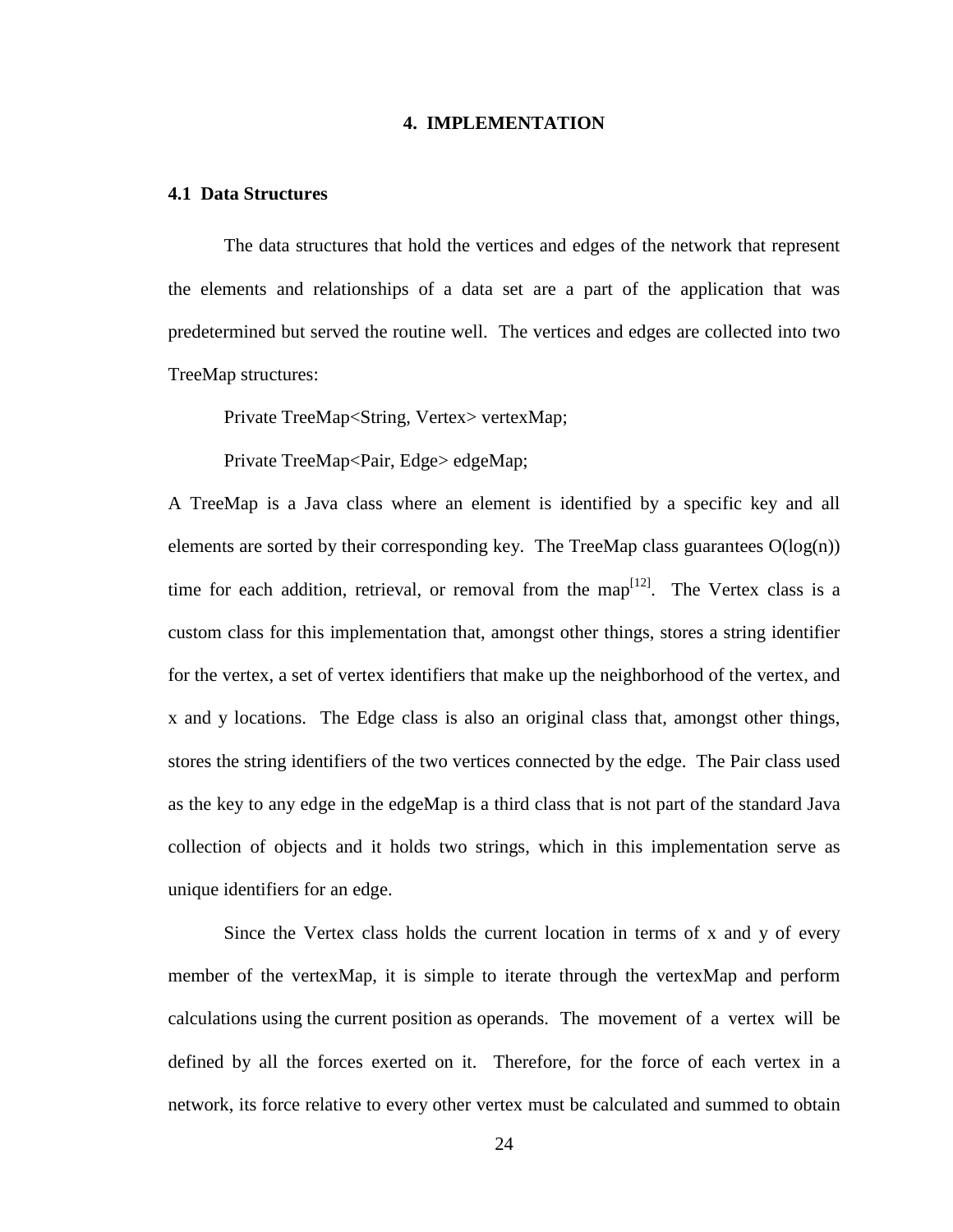a total force. This can be done by iterating through the vertices only once and calculating all the forces rather than iterating through all the vertices to calculate the force on each vertex. A single iteration through all the vertices also takes advantage of the fact that the force vertexA experiences from vertexB is equal and opposite to the force vertexA exerts on vertexB. Using the notation for force, if  $F_{A-B}$  is the force exerted on vertexA by vertexB, then  $F_{B-A}$  is the inverse of  $F_{A-B}$ . This reduces the number of calculations by half, yet it is necessary to create a data structure to store all the calculated forces. A two dimensional array allows a single value to be addressed by two keys, and so an array of size number<sub>VERTICES</sub> by number<sub>VERTICES</sub> can store  $F_{A-B}$  at position array[a][b] and at the same time array[b][a] will hold  $(-1) \times F_{A-B}$ . The algorithm thus uses a two dimensional array for horizontal forces and a two dimensional array for vertical forces. Once all the forces are calculated, a vertex's horizontal movement can be determined by adding one row of the horizontal force array:

 $x_A = \Sigma \text{(array}[A][i])$ , where  $\{i: 0 \le i \le \text{number} \}$ 

With the data structures in place, the final consideration for the implementation of this visualization routine is the use of the processing techniques to generate an improved graphical representation of the network.

## **4.2 Computing Forces in the Network**

 Applying the physical forces of Coulomb's law and Hooke's Law to the network is a matter of utilizing the data structures and implementing the equations. The physical properties of electric charges and springs are utilized in the network of vertices and edges by pushing all vertices apart as if they were charges of the same type and only the presence of an edge between two vertices will keep them close together. Hence, the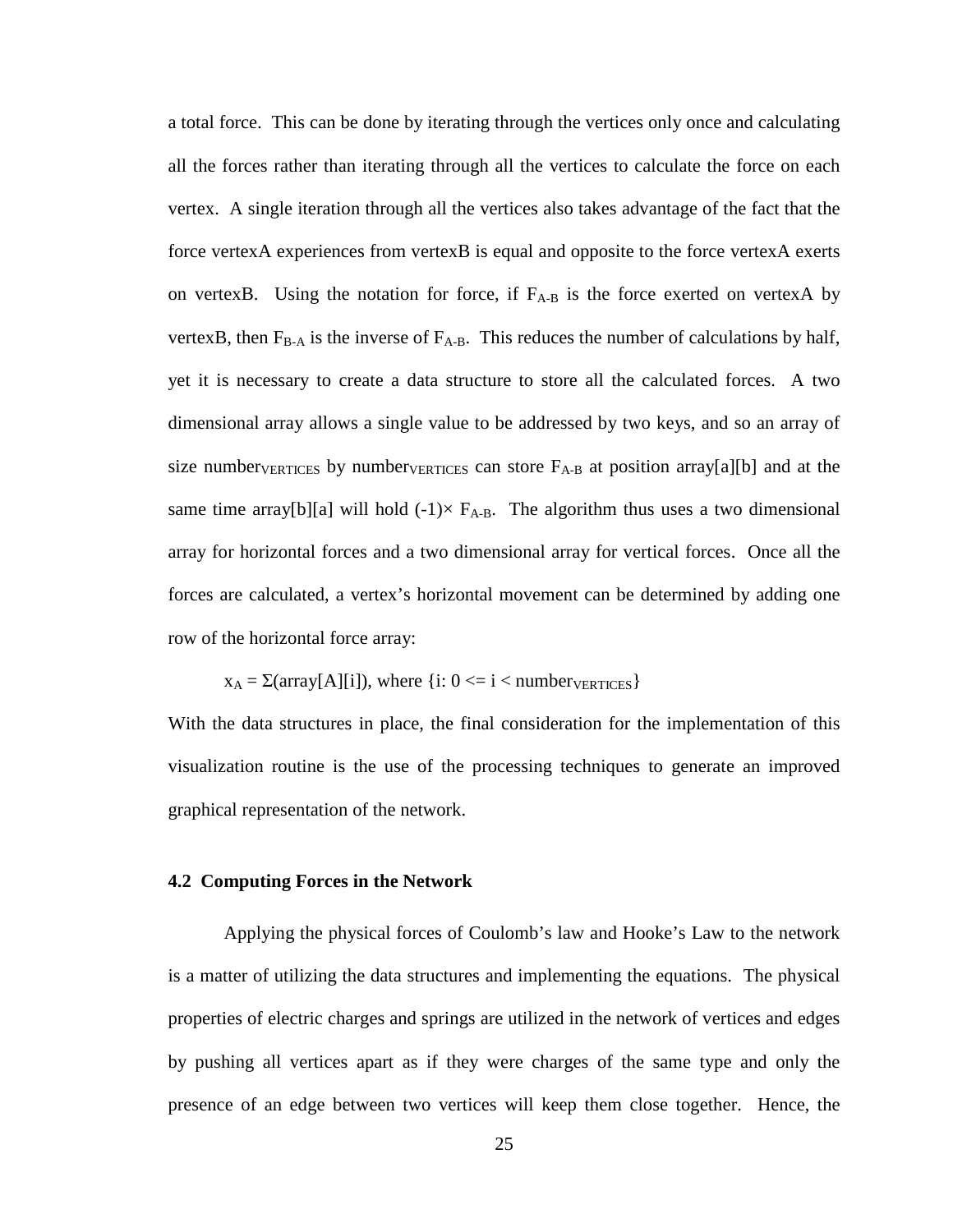system is made up of two opposing forces: the repelling force between vertices and the restorative force exerted by the presence of an edge. Coulomb's law quantifies the force between two point charges, as detailed in Section 2.1.1, and when applied to a two dimensional coordinate system the resulting equations are:

$$
d = \sqrt{[(x_A - x_B)^2 + (y_A - y_B)^2]}
$$
  
\n
$$
F_x = \underline{k_c} \times (\underline{q_A} \times \underline{q_B}) \times (\underline{x_A - x_B})
$$
  
\n
$$
F_y = \underline{k_c} \times (\underline{q_A} \times \underline{q_B}) \times (\underline{y_A - y_B})
$$
  
\n
$$
d = \text{Euclidean distance between points A and B}
$$
  
\n
$$
k_c = \text{Coulomb's constant}
$$
  
\n
$$
x_A, x_B = \text{X coordinates of A and B respectively}
$$
  
\n
$$
y_A, y_B = \text{y coordinates of A and B respectively}
$$

This implementation of Coulomb's law assumes that all vertices will repel, and so  $q_A$  and  $q_B$  can be set to constant ones since the direction of the forces will be determined by the position of the vertices<sup>[6]</sup>, resulting in:

$$
F_x = \underline{k_c \times (x_A - x_B)}{d^3}
$$
 
$$
F_y = \underline{k_c \times (y_A - y_B)}{d^3}
$$

These are the equations for the horizontal and vertical components of the repelling force, and to obtain the opposing restoring force Hooke's law can be applied. It provides the relationship between the restoring force's horizontal and vertical components and the displacement of the spring being stretched, as detailed in section 2.1.2:

$$
F_x = -k_s \times (x_A - x_B)
$$
  
\n $F_y = -k_s \times (y_A - y_B)$   
\n $k_s$   $\Rightarrow$  spring constant  
\n $\Rightarrow$  displacement of a spring by stretching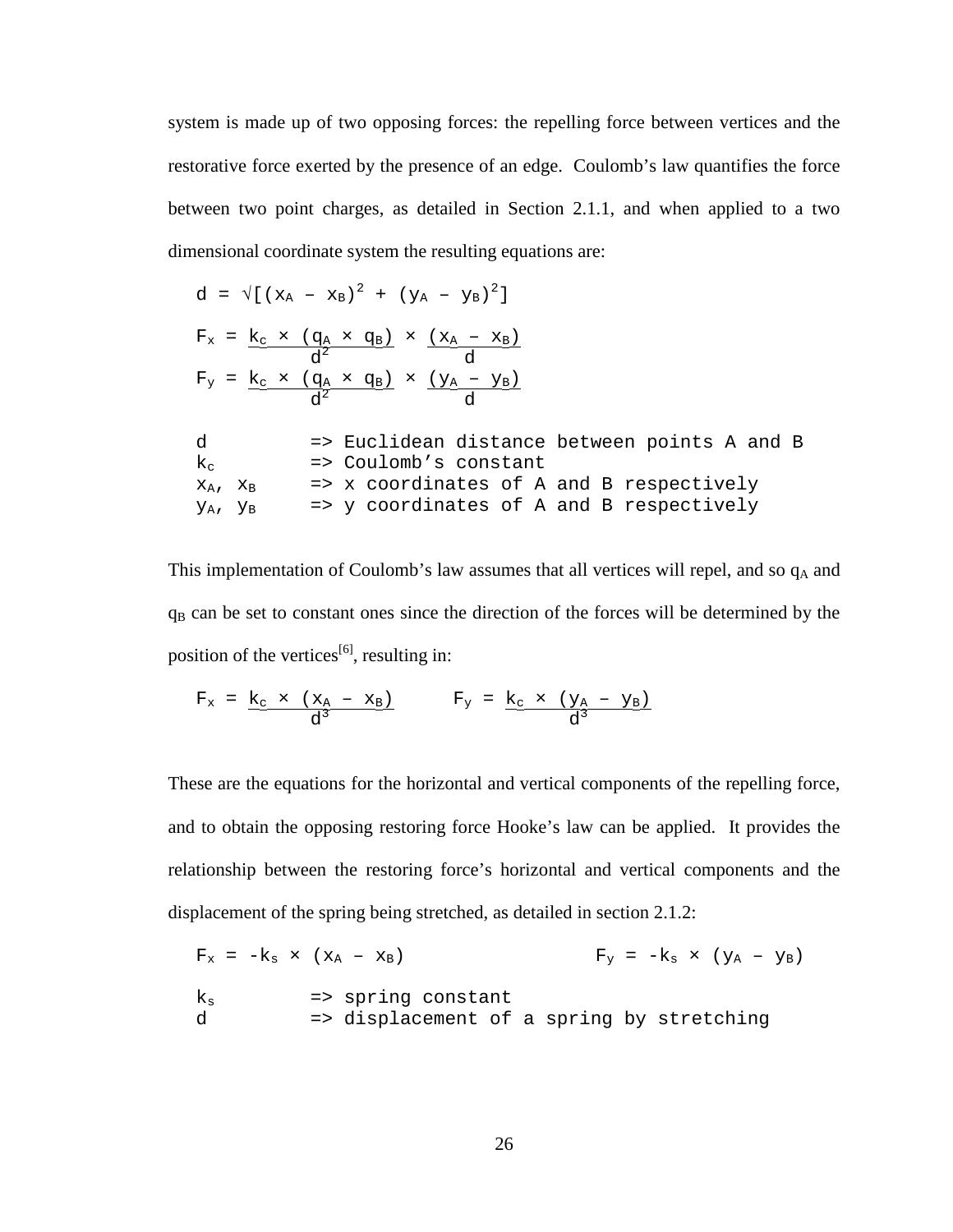In the implementation, each vertex experiences a repelling force from all other vertices and a restoring force from all edges that it is an end of. Therefore, the total force can be expressed in its horizontal and vertical components as:

$$
F_{X A-i} = \sum_{i \neq A} (\mathbf{Q}_{X A,i} + S_{X A,i} \times \delta_{(A,i)})
$$
  
\nWhere  $Q_{X A,i} = \frac{k_{c} \times (x_{A} - x_{B})}{d^{3}}$ ,  
\n
$$
S_{X A,i} = -k_{s} \times (x_{A} - x_{B})
$$
, and  
\n
$$
\delta_{(A,i)} = 0 \text{ if no edge, 1 if edge}
$$
  
\n
$$
F_{Y A-i} = \sum_{i \neq A} (\mathbf{Q}_{Y A,i} + S_{Y A,i} \times \delta_{(A,i)})
$$
  
\nWhere  $Q_{Y A,i} = \frac{k_{c} \times (y_{A} - y_{B})}{d^{3}}$ ,  
\n
$$
S_{Y A,i} = -k_{s} \times (y_{A} - y_{B})
$$
, and  
\n
$$
\delta_{(A,i)} = 0 \text{ if no edge, 1 if edge}
$$

Coulomb's constant is rounded to the value of one hundred thousand because this is not an actual representation of electric charges, but rather a routine inspired by the relationship of force on a vertex and the distance from that vertex to all others. Thus, the force exerted on vertexA by vertexB can be calculated entirely from the x and y coordinates of the vertices.

Once it is clear how the calculations will occur, piecing the entire design together is a matter of starting at the outermost layer of computation. The first step is to relocate all the vertices to different random positions, as described in Section 3.3. Next, the calculations will be performed so a new thread is created for the repainting of the display, which is detailed in Section 2.1.3. A loop is started that first relocates the vertices and then shifts the graph into the viewable area of the display. The display is repainted using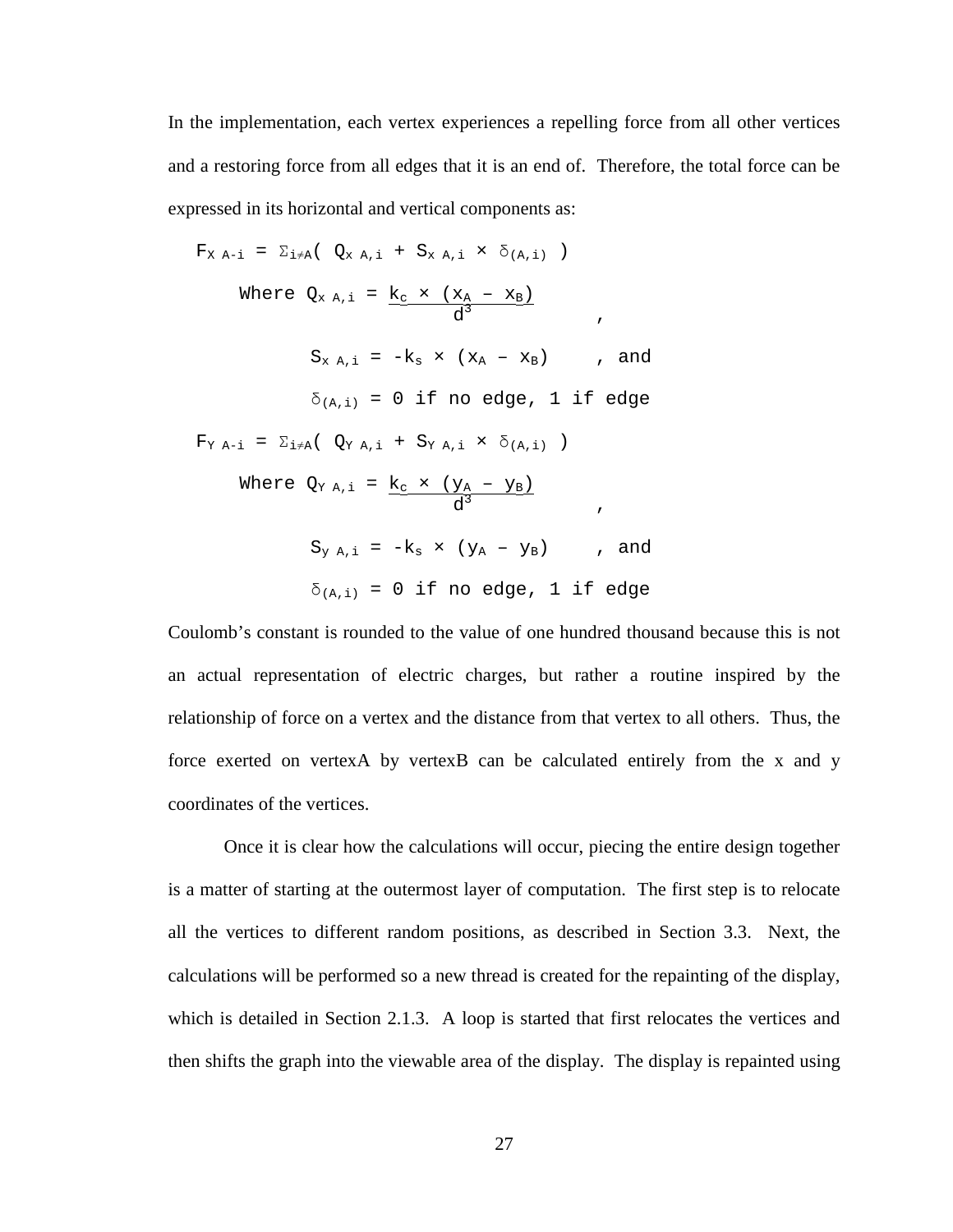the new thread, and the size of the largest move is tested against a set limit before commencing the iteration once again. The pseudo code below summarizes the algorithm:

```
Optimize( G=<V,E> ) { 
     //Randomize vertices 
     for each vertex vεV { 
          v.setXcoordinate = Math.random();
          v.setYcoordinate = Math.random();
     } 
     //Create new thread 
    Thread repainter = new Thread() {
           //Detail functionality in run method 
           public void run() { 
                 networkDisplay.repaint(); 
 } 
     } 
     //Optimize 
     do { 
           //Force calculations 
           for each vertex v1εV { 
                  for each vertex v2εV { 
                        calculate repelling force; 
                        if( v1 and v2 are neighbors ) { 
                               subtract restoring force; 
 } 
                        store force in 2D array; 
 } 
 } 
           //Vertex relocation 
           for each vertex vεV { 
                  sum total force on v from 2D array; 
                  v.setXcoordinate = ratio * totalXforce; 
                  v.setYcoordinate = ratio * totalYforce; 
                 max = size of largest move; } 
           //Shift to viewable area 
           find lowest x and y; 
           //Repaint 
           repainter.start(); 
    \} while( max > limit );
}
```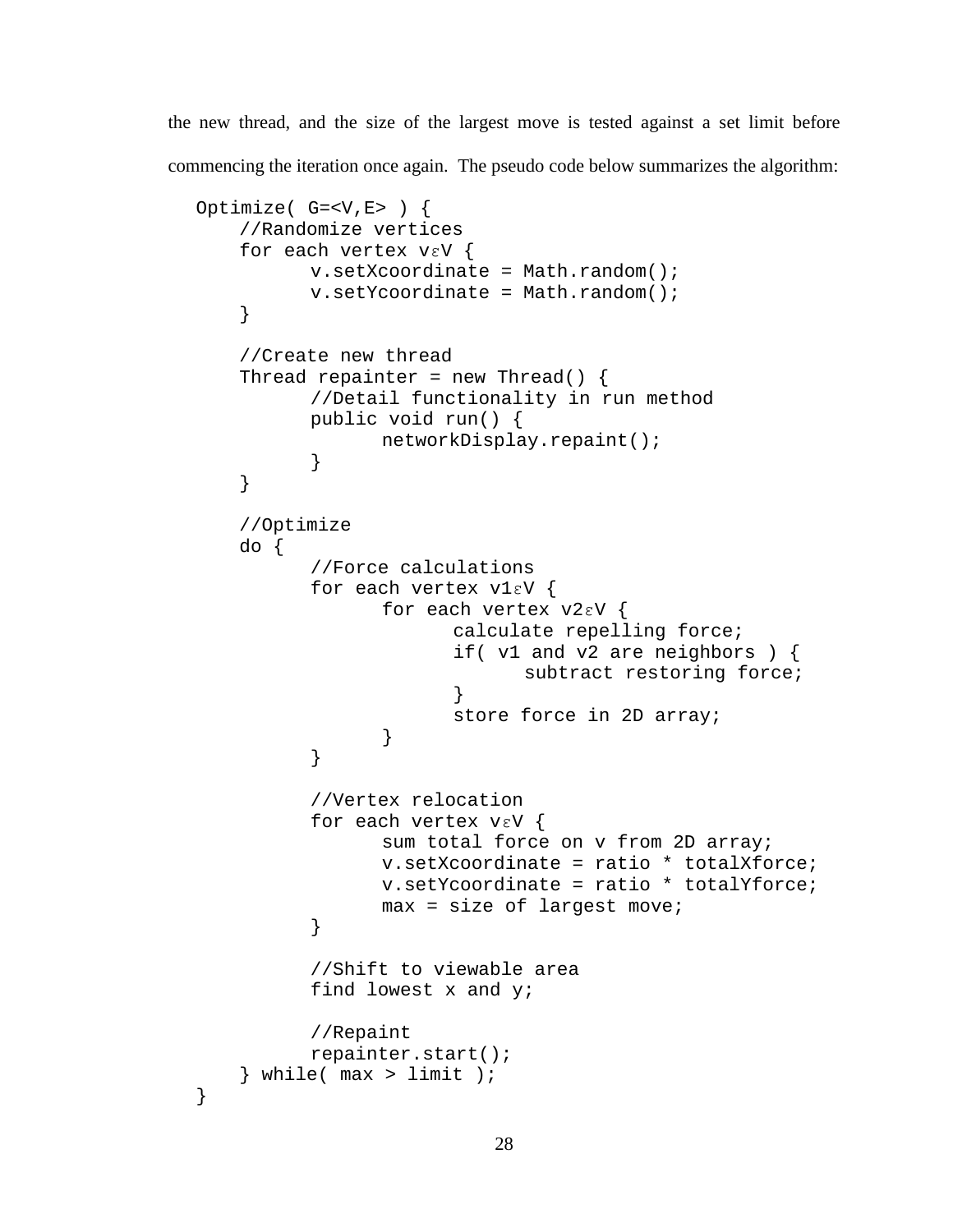## **5. ANALYSIS**

### **5.1 Small Example**

For the purpose of demonstrating the repositioning of vertices performed by the algorithm, a small example graph with five vertices is depicted in Figure 5. The optimal balance of three points connected by equally weighted edges, in this case forces, is an equilateral triangle; as Figure 6 shows, the three vertices A, B, and C form a balanced equilateral triangle after the optimization is performed. The two nodes, D and E, that could be called the outliers of the graph because they only connect to one of the other nodes, are clearly spaced away from the other nodes. This will become even more evident on a larger data set.



Figure 5: Example Graph with Five Vertices Figure 6: Graph with Five Vertices after



Optimization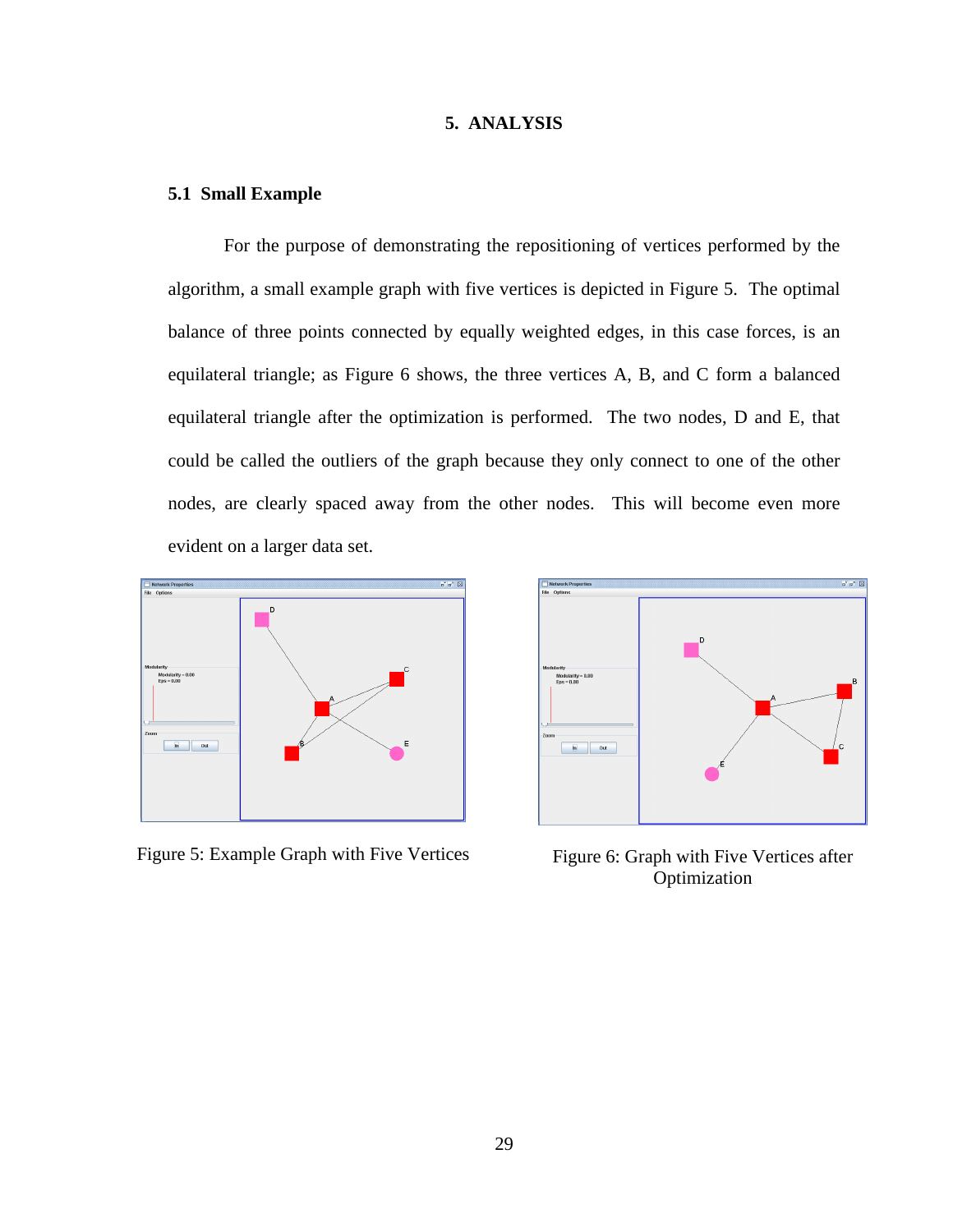#### **5.2 Data Set Analysis**

Once the repositioning aspect of the routine is understood, it is necessary to apply the algorithm to real data. The first data set is built from the relationships of online bloggers, people that keep an online journal on either a specific or a variety of topics. There are websites that offer to host blogs and although sometimes these are organized by topics, the source for this data set was hosted by an all-purpose blog site<sup>[1]</sup>. Each vertex in the graph represents a blogger, and two bloggers are connected with an edge if at least one has mentioned the other in the past month of blog entries. The vertices are colored depending on the website that hosts their blogs, and the expected result of running the grouping routine is that the vertices will be clustered by color. In practice, the resulting graph shown in Figure 7 does not provide the strong sense of which vertices are clustered together that had been anticipated. This seems like a disappointing result, yet analyzing the nature of the data exposes the source of the unexpected result. An assumption was made by expecting two bloggers to reference each other if their entries are hosted by the same website. This assumption represents a relationship that is not true in the data set, and so the results in Figure 7 are not a complete failure of the algorithm but rather a misunderstanding of the data. There are no trends to be found in the data set, as Figure 7 shows, and running the data through the tool allowed the viewer to comprehend a fact about the data that was not initially evident.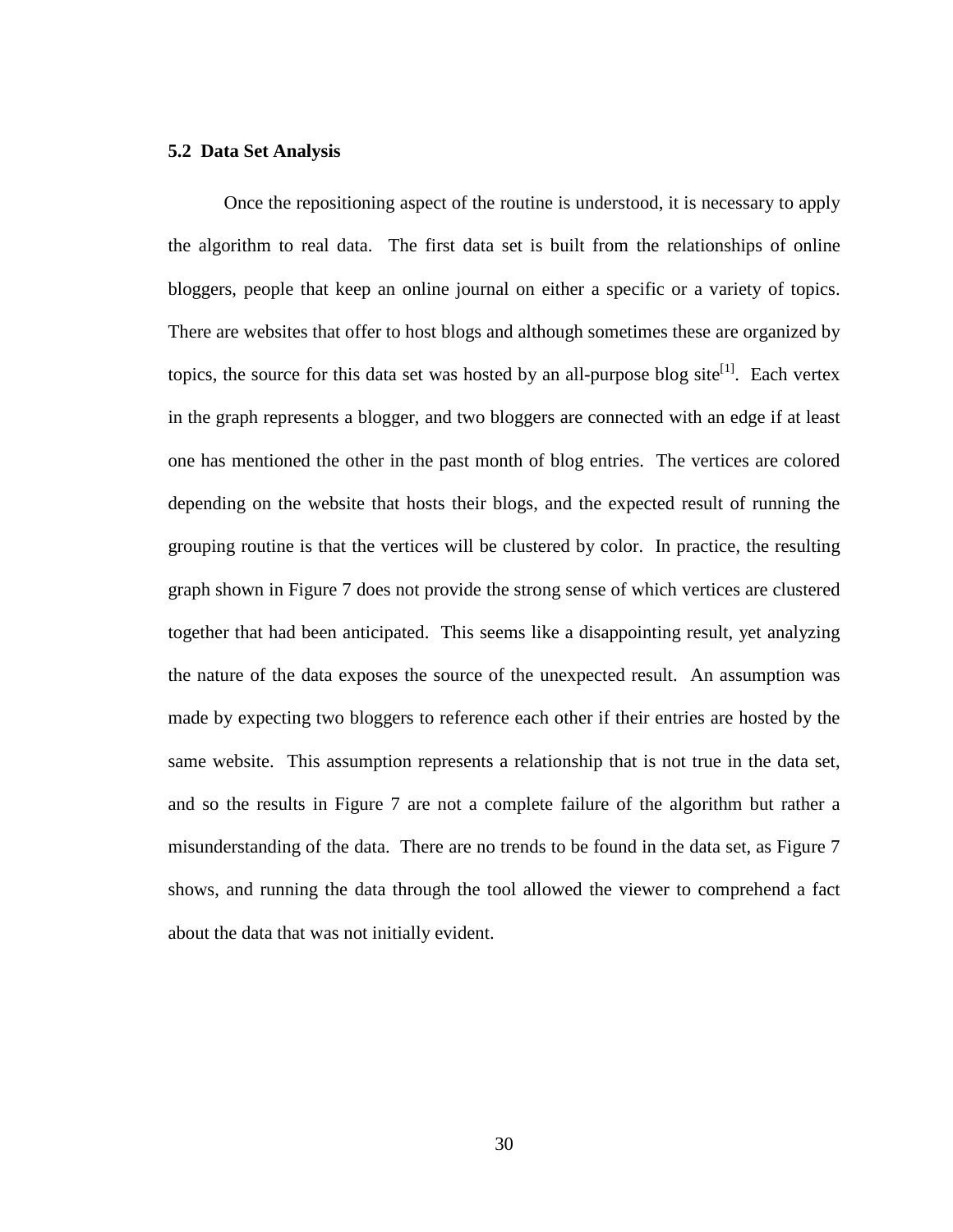

Figure 7: Graph of Online Bloggers after Clustering Routine

An alternative data set to show the application of the visualization tool to social networks is shown in Figure 8. The graph is built from the friendships of a person named Tina  $\left[2\right]$ , where the people are depicted as vertices and an edge connects two friends. The relationships in this graph are defined, not assumed as in the case of the data set built from bloggers, and the resulting graph after the optimization executes is clearly partitioned, as seen in Figure 9. In addition to the partitions, however, it is possible to quickly recognize the vertices that are not members of any cluster. In Figure 9 there is an obvious outlier in the node marked as Ana, and a hub labeled Julie that has an equal number of connections to both of the large subgraphs. This network is a prime example of the ability of this optimization approach to enhance a trend that would otherwise be unseen, as is clear in Figure 8. In fact, the trend displayed is not an easy one to identify by analyzing the data set element by element; the graph built on Tina's friends only has fourteen vertices, yet a graph built from a social networking source such as Facebook can easily have as many as sixty-nine million vertices [5].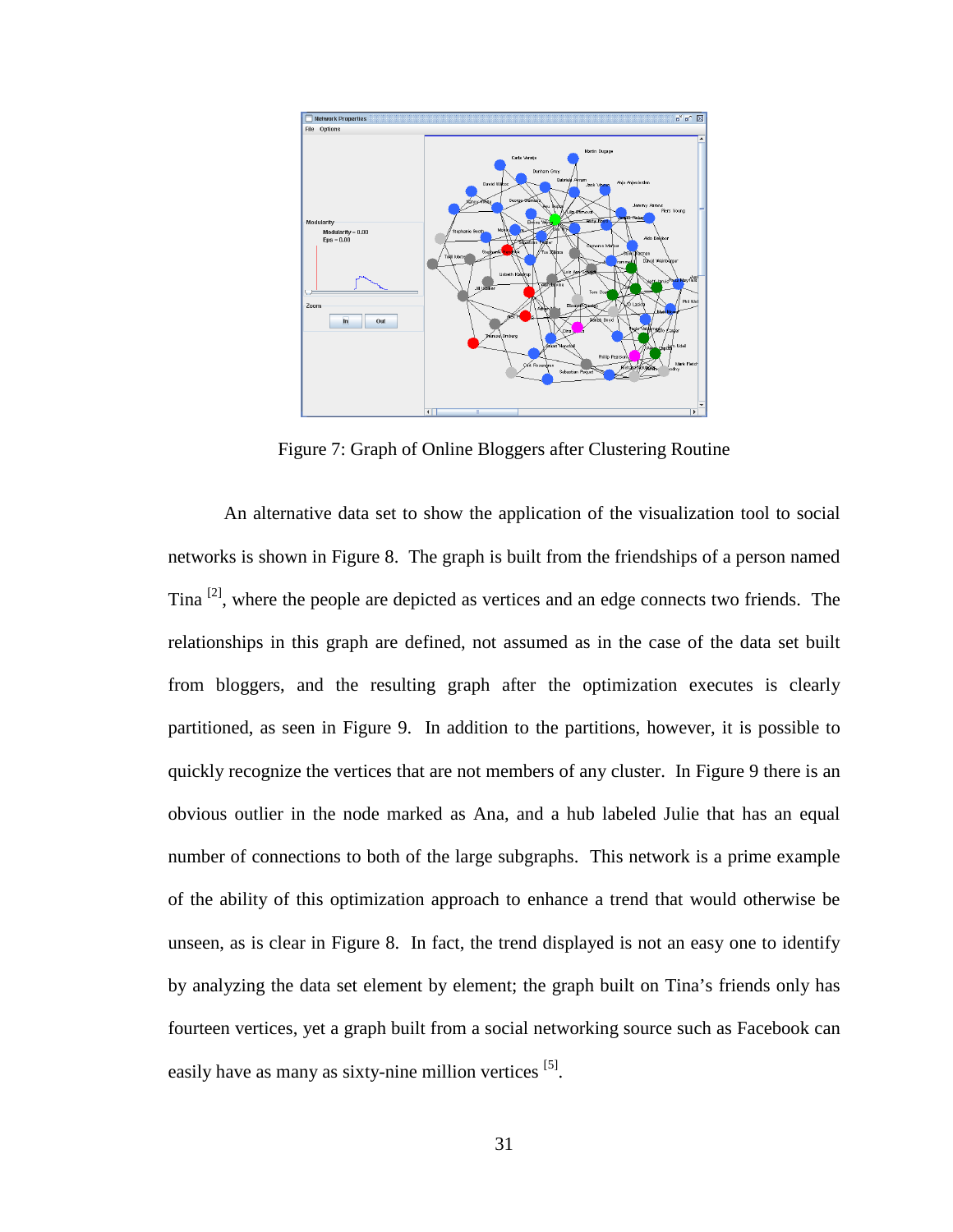

Figure 8: Graph of Tina's Friends Figure 9: Clustered Graph of Tina's Friends

The final data set presented to demonstrate the ability of the visualization to spatially separate subgraphs was generated from the NCAA Football Bowl Subdivision, which used to be Division 1-A, 2006 schedule of matches. Each team is represented by a vertex in the graph, and two vertices are connected if there is a scheduled match between them. There are 180 teams, including teams belonging to lower divisions that were scheduled against a Division 1-A team, and 787 matches in the data set. The vertices are colored by conference, and the teams belonging to a conference outside of Division 1-A are colored a light grey. When graphed, the data is jumbled and even though the nodes are colored it is difficult to pick out a single conference as shown in Figure 10.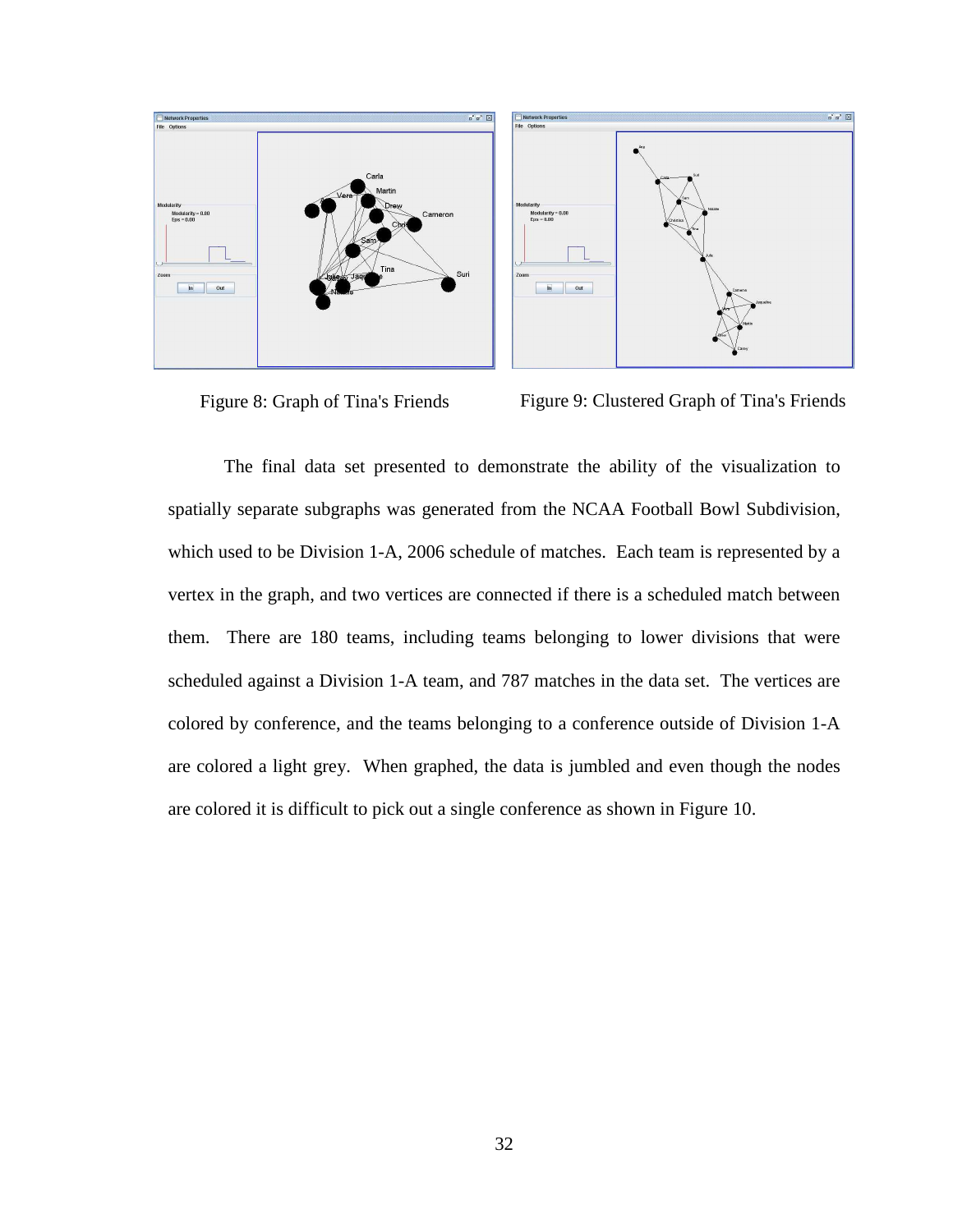

Figure 10: 2006 NCAA Division 1-A Football Schedule

The large size of this data set makes the threading part of the implementation evident, and as the computations take place the display is repeatedly repainted with the most recent graph. The viewer actually sees an animation of the computation, and can visually track the paths of vertices as they are repositioned. Figure 11 is a screenshot of a moment in the animation, and it can be appreciated that the animation contributes to the visualization by providing the audience a growing appreciation of the subgraphs as they become more and more obvious.



Figure 11: A Moment in the Animation of the 2006 NCAA Graph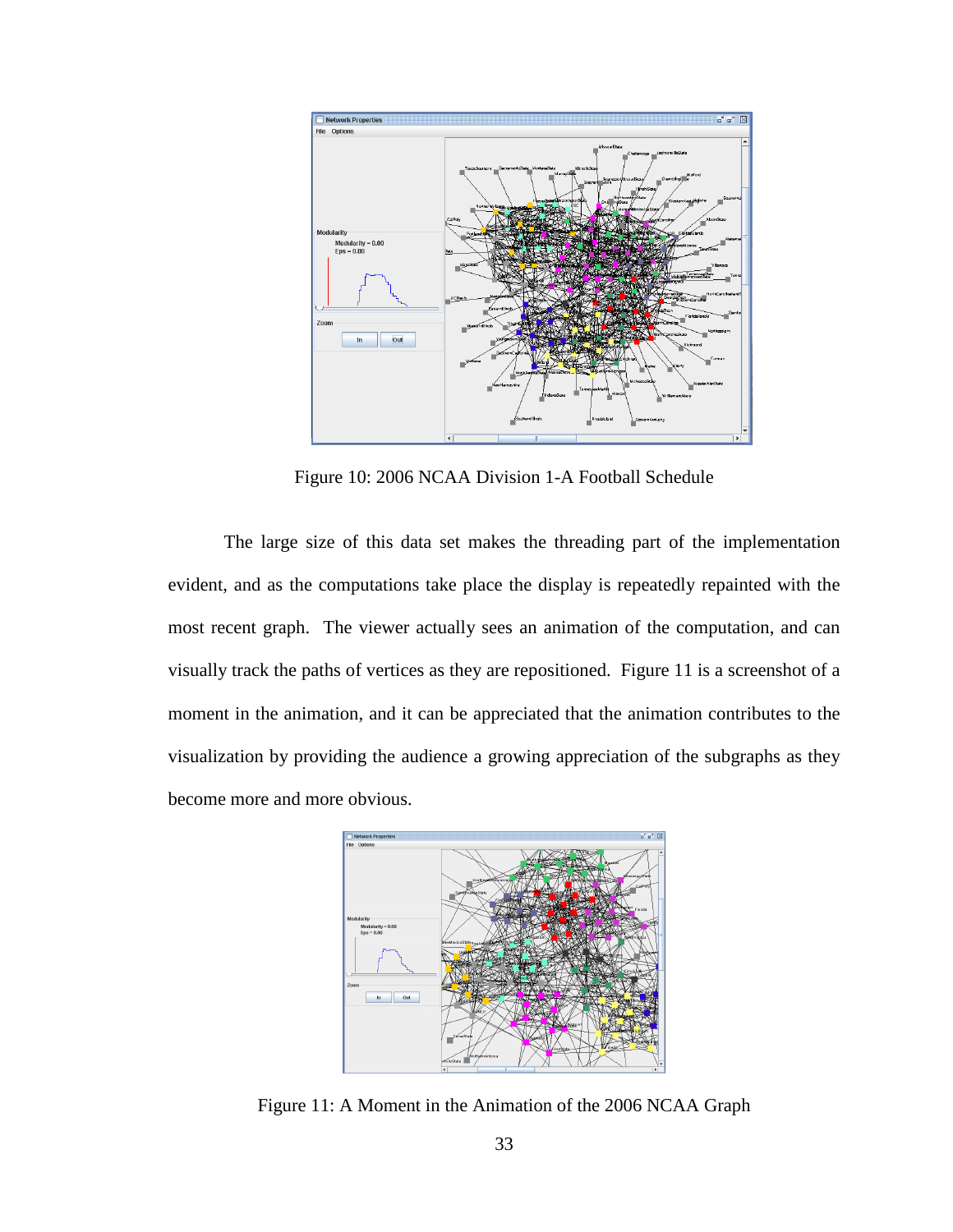The final outcome of the graph is shown in Figure 12, and the most striking vertices are the outliers and the hubs as they can be quickly visually spotted as anomalies or points of interest in the data.



Figure 12: The Clustered Version of the 2006 NCAA Graph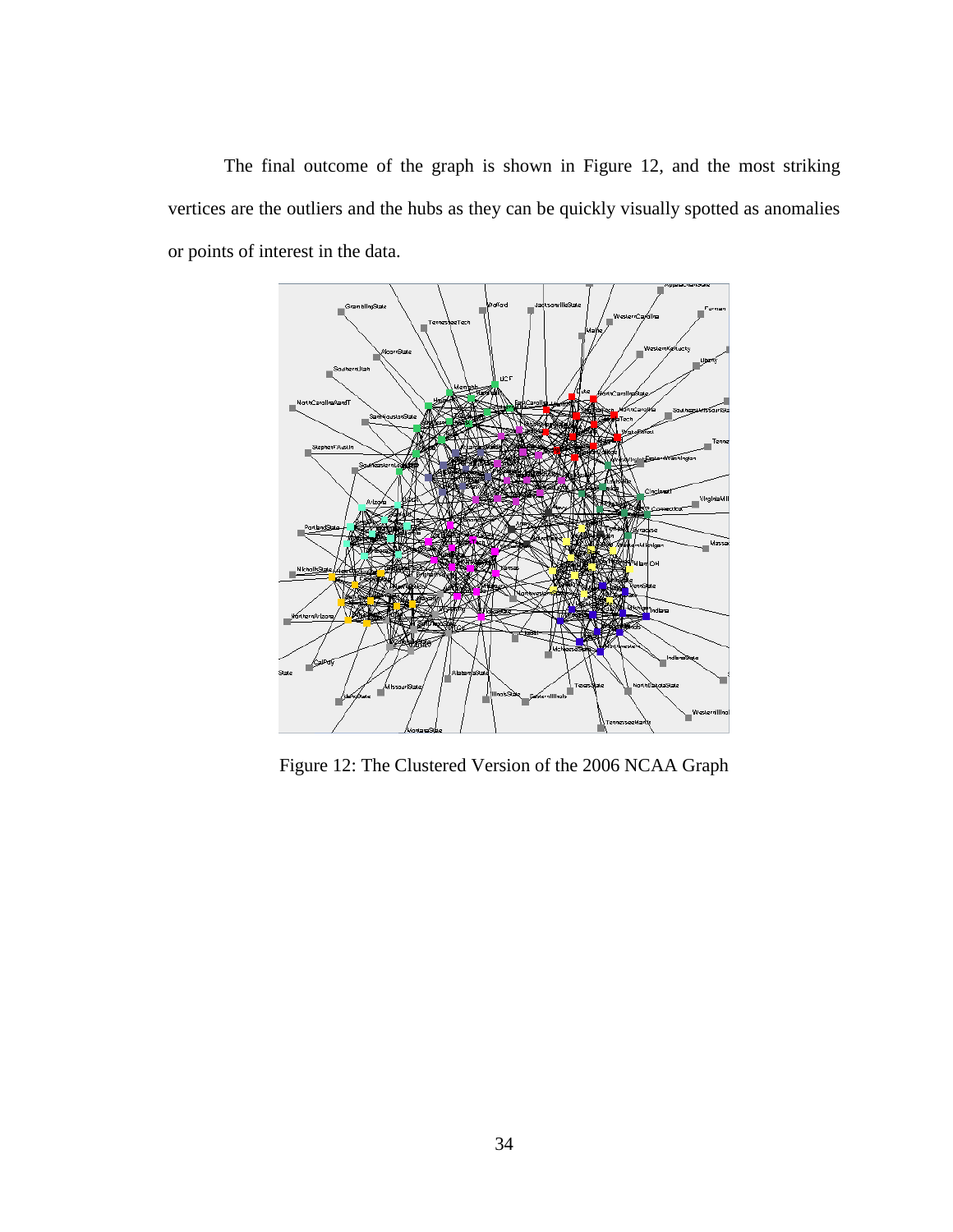### **6. CONCLUSIONS**

#### **6.1 Summary**

Graph partitioning, or clustering, is useful in many fields of science and engineering to better understand patterns in the data that are not as clear by analyzing the elements individually. Data sets can also be considerable in size, as in the overwhelming task of identifying coexpressed genes in a set of  $13,600$  fruit fly genes  $^{[13]}$ . Even the use of computing power does not assist if the clustering algorithms available cannot be applied to a specific type of data, as is demonstrated by ecological studies that attempt to evaluate the relevance of different computational grouping techniques to their science's data  $\left[3\right]$ . This thesis details the design and implementation of an approach to graph partitioning that can provide visual insight into an attribute of data samples that other clustering algorithms overlook. Data sets are not only made up of subsets, but also of elements that follow none of the trends or elements that exhibit characteristics of more than one cluster. Using sample data sets, one constructed from authors of online blogs, another from a small social group, and the third built from the NCAA College Football 2006 Schedule, the routine's ability to visually enhance the subgraphs when these exist was demonstrated. The implementation of the routine provides visual feedback to its user through the length of its computation time that is at all times highlighting the groups, outliers, and hubs in the graph. In this sense, the execution of this research successfully addresses the purpose of visualization, to provide insight into a phenomenon of the data that is not obvious, while at the same time ensuring that at all times the visual content contributes to the appreciation of an underlying trend. Research, implementation, and demonstrations have all contributed to meeting the goals of this thesis.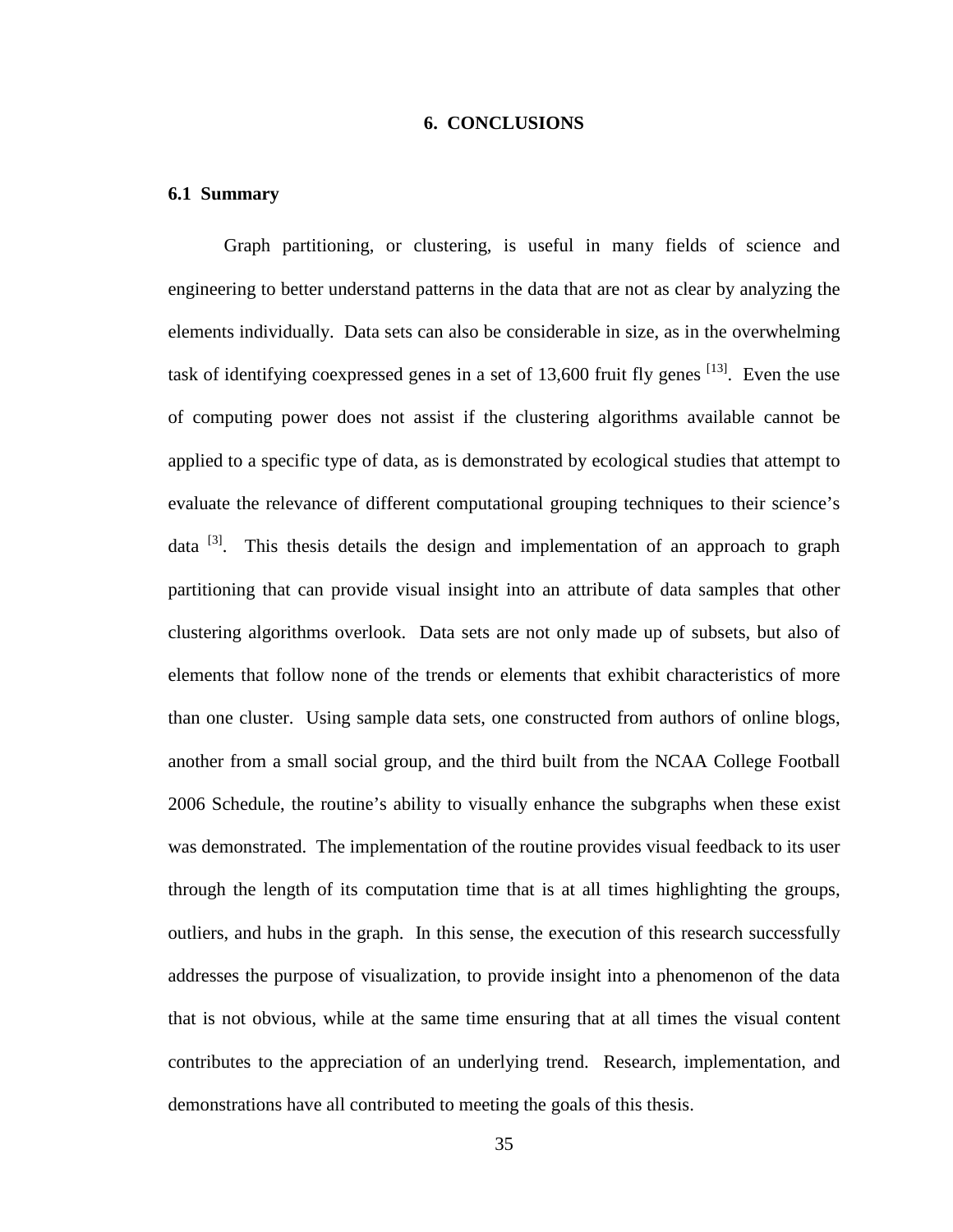## **6.2 Contributions**

The work in this thesis contributes to a research project on improving grouping techniques at Acxiom Corporation. The preexisting application that served as the setting for the clustering visualization benefited from the enhanced presentation of the data sets. The tool on the sidebar of the application that allowed the viewer to turn edges off that did not meet the selected similarity level (Section 3.2) is largely dependent of the display of the graph, and organizing the vertices into clusters provides a better visual understanding of the capability of the tool. The field of data clustering could also be positively affected by the research of this thesis as the approach to recognizing the groups and special vertices can be extended from this visual use to a routine that runs behind the scenes. Although this implementation is not ground breaking in its use of graphical display, the goals of visualization that were met make it a model for designing a product around the existing conditions, the target audience, and the scalabiltity of the problem.

## **6.3 Future Work**

This thesis provides the basic structure for a visualization of a clustering routine, yet the implementation can be improved in some areas. One way to strengthen the visual effect of the grouping would be to color the vertices by clusters. This would allow the success of the clustering technique to also be seen through the resulting color sets, and the outliers and hubs would stand out if they were painted a different color. The implementation also needs to consider an exception for the vertices or clusters that are completely separated from the rest of the graph. The current routine will move disconnected parts of the graph to a remote position because there is no restoring force to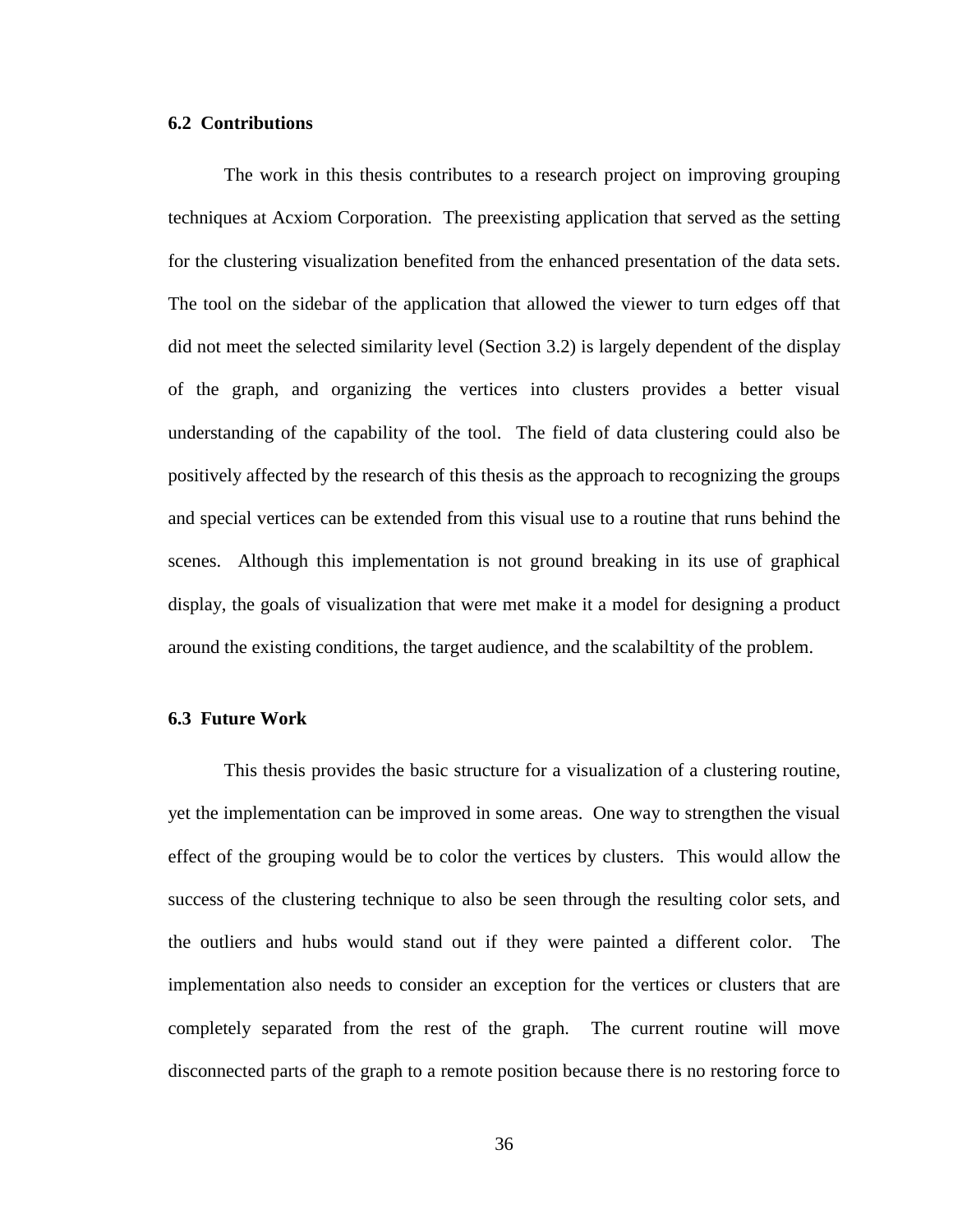counteract the repelling force between the vertices. However, it is not necessary to position these elements as distant as possible from the rest of the graph for the viewer to be able to see that they are disconnected. Additionally, the implementation sets limits in the initial repositioning of vertices and in identifying the equilibrium point, and both of these limits might affect the performance of the routine depending on the size of the data set. The vertices must be repositioned before any forces are calculated in order to avoid the possibility of two vertices being exactly in the same position. The current implementation sets horizontal and vertical boundaries to the area where the vertices will be positioned, yet if a data set is significantly large it could be benefitial to expand these boundaries so that the first iterations of force calculations do not result in extremely large repelling forces due to vertices located too close together. In the case of the equilibrium point, a larger data set has more forces that need to reach a balance, and reaching a point where the size of the largest move is smaller than the set limit might require more iterations than are truly necessary. Finally, the work that would be of most benefit to this application is to analyze different data sets across a larger variety of applications on the technology.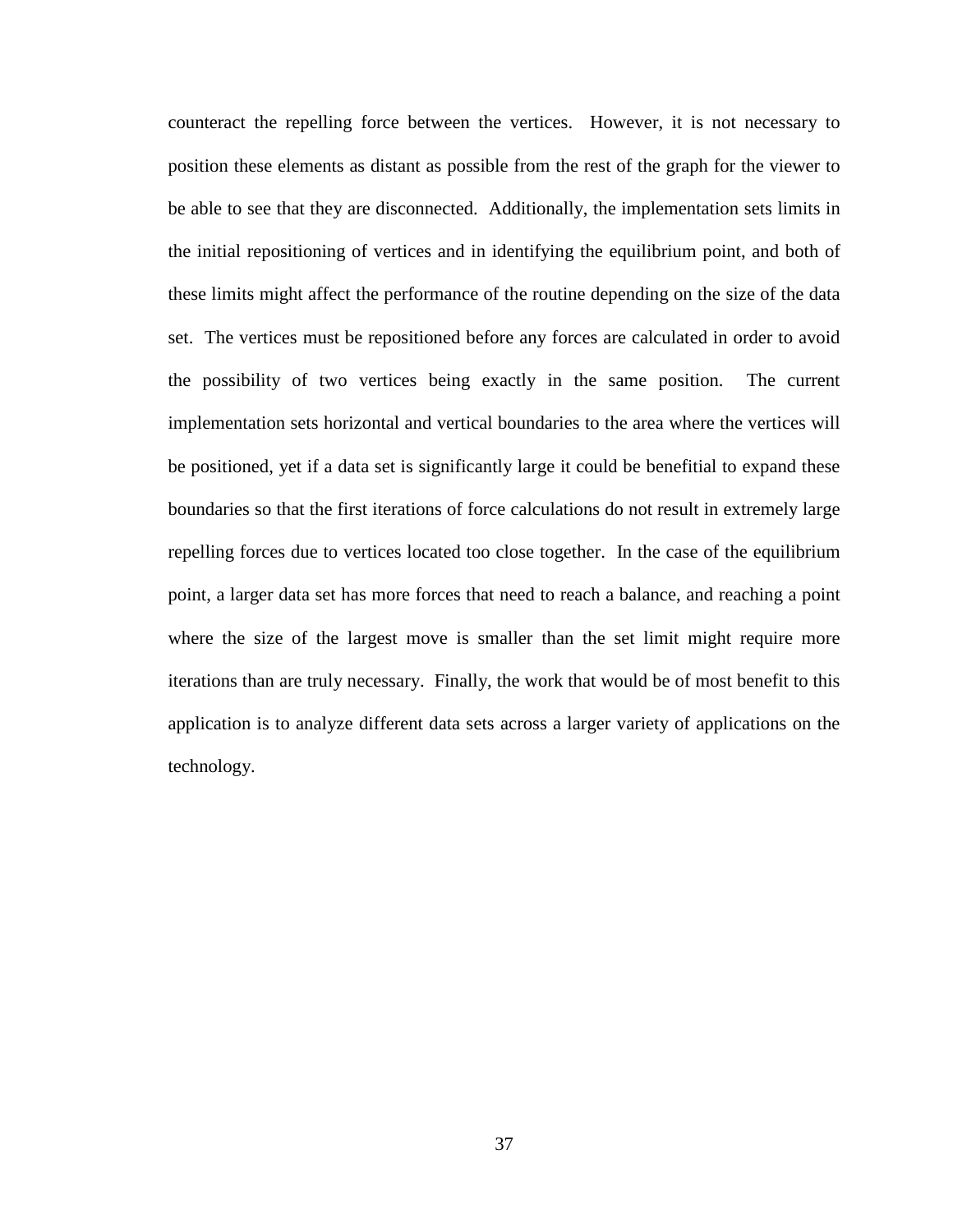#### **REFERENCES**

- [1] Anjewierden, A. (2007, September 30). Retrieved February 2008 from <http://anjo.blogs.com/metis/gifs/aoir\_text5.gif>
- [2] Batagelj, V; Mrvar, A. (2007, February 24). Networks. *Program for large network analysis*. < http://vlado.fmf.uni-lj.si/pub/networks/data/>
- [3] Belbii, L.; McDonald, C. (1993, April). Comparing Three Classification Strategies for Use in Ecology. *Journal of Vegetation Science*, Vol. 4, No. 3 pp 341-343.
- [4] Delap, S. (2005). Swing Threading. *Desktop Java Live*. Ch. 5 pp 147-188.
- [5] Facebook Press Room. Retrieved March 2008 from <http://www.facebook.com/press/info.php?statistics>
- [6] Kovacs, J. (2001). Coulomb's Law. *Project PHYSNET*. <http://www.physnet.org/modules/pdfmodules/m114.pdf>
- [7] Kurtus, R. (2005, August 16). Electrical charges. Retrieved July 2007 from <http://www.school-for-champions.com/science/electrical\_charges.htm>
- [8] Owen, G. S. (1999, February 11). Definitions and rationale for visualization. <http://www.siggraph.org/education/materials/HyperVis/visgoals/visgoal2.htm>
- [9] Nave, R. Elasticity. *Periodic motion*. Retrieved on July 2007 from <http://hyperphysics.phy-astr.gsu.edu/hbase/permot2.html>
- [10] Noack, A. (2007, February). Energy Models for Graph Clustering. *Journal of Graph Algorithms and Applications*. Vol 11, No. 2, pp. 453-480.
- [11]Sanden, B. (2004, April). Coping with Java Threads [Electronic Version]. *IEEE Computer Society*. Volume 37, Issue4, pp 20-27. <http://ieeexplore.ieee.org/iel5/2/28844/01297297.pdf>